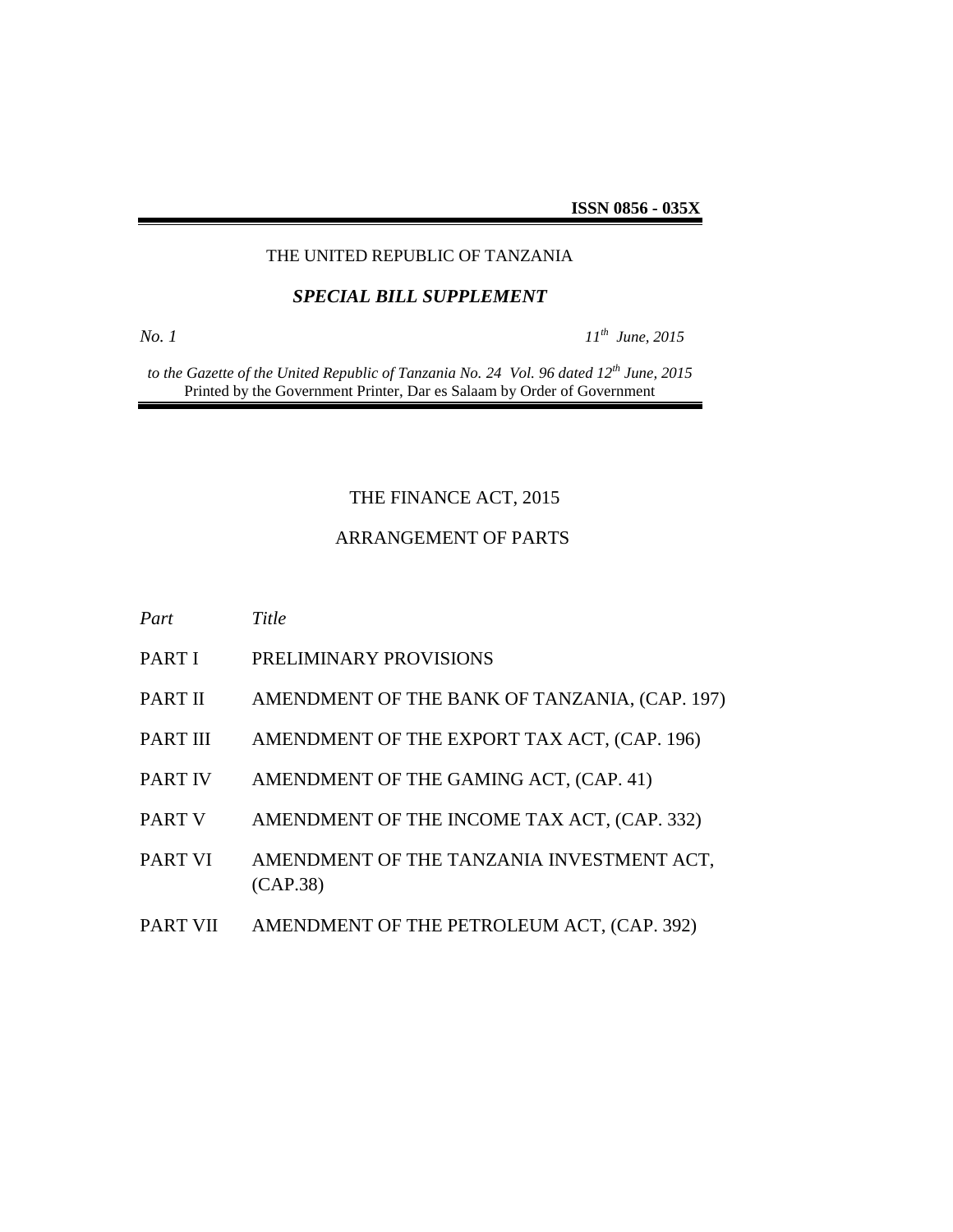| PART VIII | AMENDMENT OF THE LOCAL GOVERNMENT FINANCE, |
|-----------|--------------------------------------------|
|           | (CAP. 290)                                 |

- PART IX AMENDMENT OF THE URBAN AUTHORITIES (RATING) ACT, (CAP. 289)
- PART X AMENDMENT OF THE RAILWAYS ACT, (CAP. 170)
- PART XI AMENDMENT OF THE WORKERS COMPESATION ACT, (CAP. 293)
- PART XII AMENDMENT OF TANZANIA REVENUE AUTHORITY ACT, (CAP.399)
- PART VIII AMENDMENT OF THE VOCATIONAL EDUCATION AND TRAINING ACT, (CAP. 82)
- PART XIV AMENDMENT OF THE PUBLIC FINANCE ACT, (CAP. 348)
- PART XV AMENDMENT OF THE ROAD AND FUEL TOLLS ACT, (CAP.220)
- PART XVI AMENDMENT OF THE TREASURY REGISTRAR (POWERS AND FUNCTIONS ACT, (CAP. 370)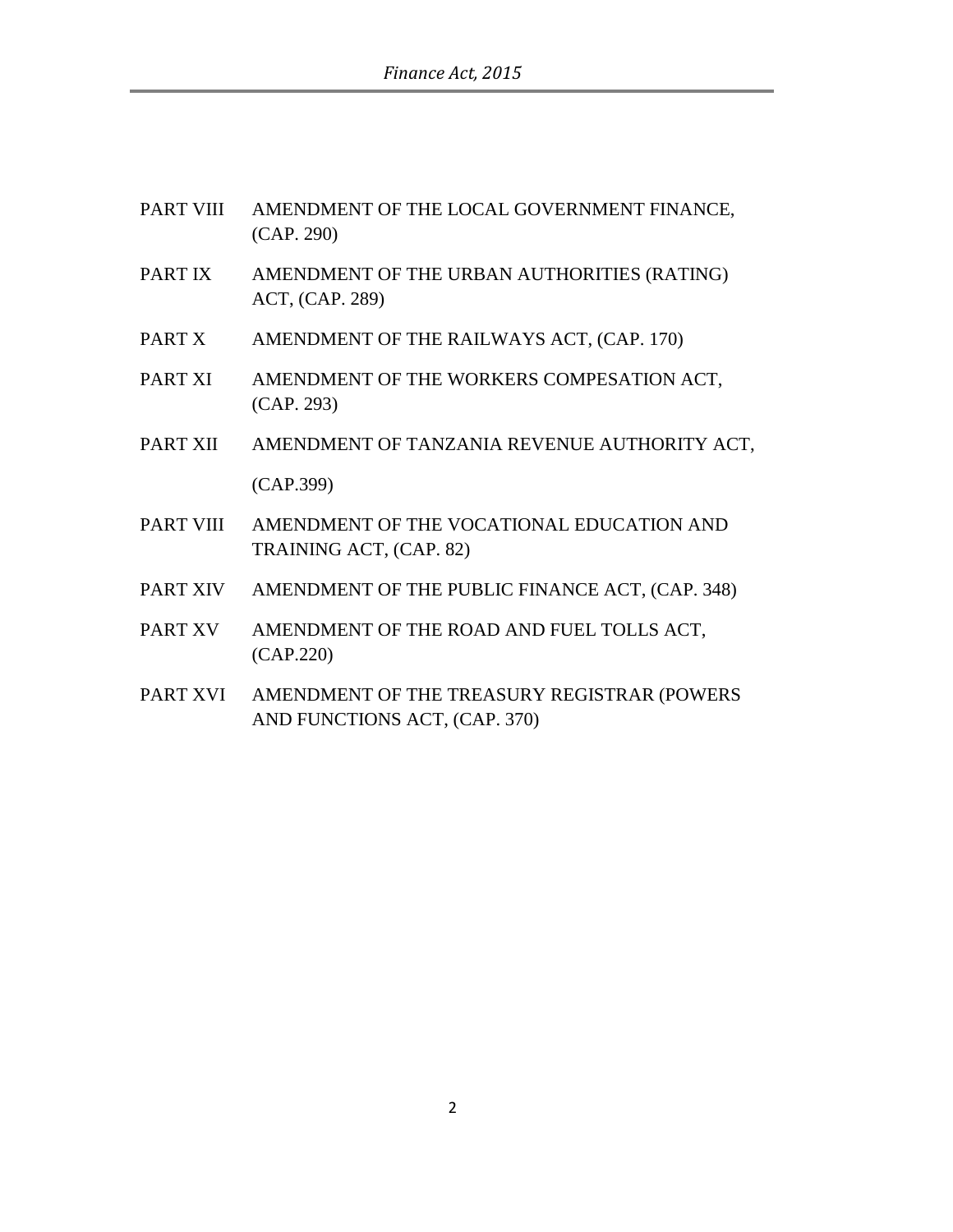#### \_\_\_\_\_\_\_\_ **NOTICE \_\_\_\_\_\_\_\_**

This Bill to be submitted to National Assembly is published for general information to the public with a statement of its objects and reasons.

Dar -es-Salaam, **OMBENI Y. SEFUE**<br>
11<sup>th</sup> June, 2015 Secretary to the Cabinei **Secretary to the Cabinet** 

### A BILL

*for*

**An Act to impose and alter certain taxes, duties, levies, fees and to amend certain written laws relating to collection and management of public revenues.**

**ENACTED** by Parliament of the United Republic of Tanzania.

#### PART I PRELIMINARY PROVISIONS

Short title **1**. This Act may be cited as the Finance Act, 2015.

Commencement **2.** This Act shall come into operation on the  $1<sup>st</sup>$  day of July, 2015.

### PART II AMENDMENT OF THE BANK OF TANZANIA ACT, (CAP. 197)

Construction Cap 197 **3.** This Part shall be read as one with the Bank of Tanzania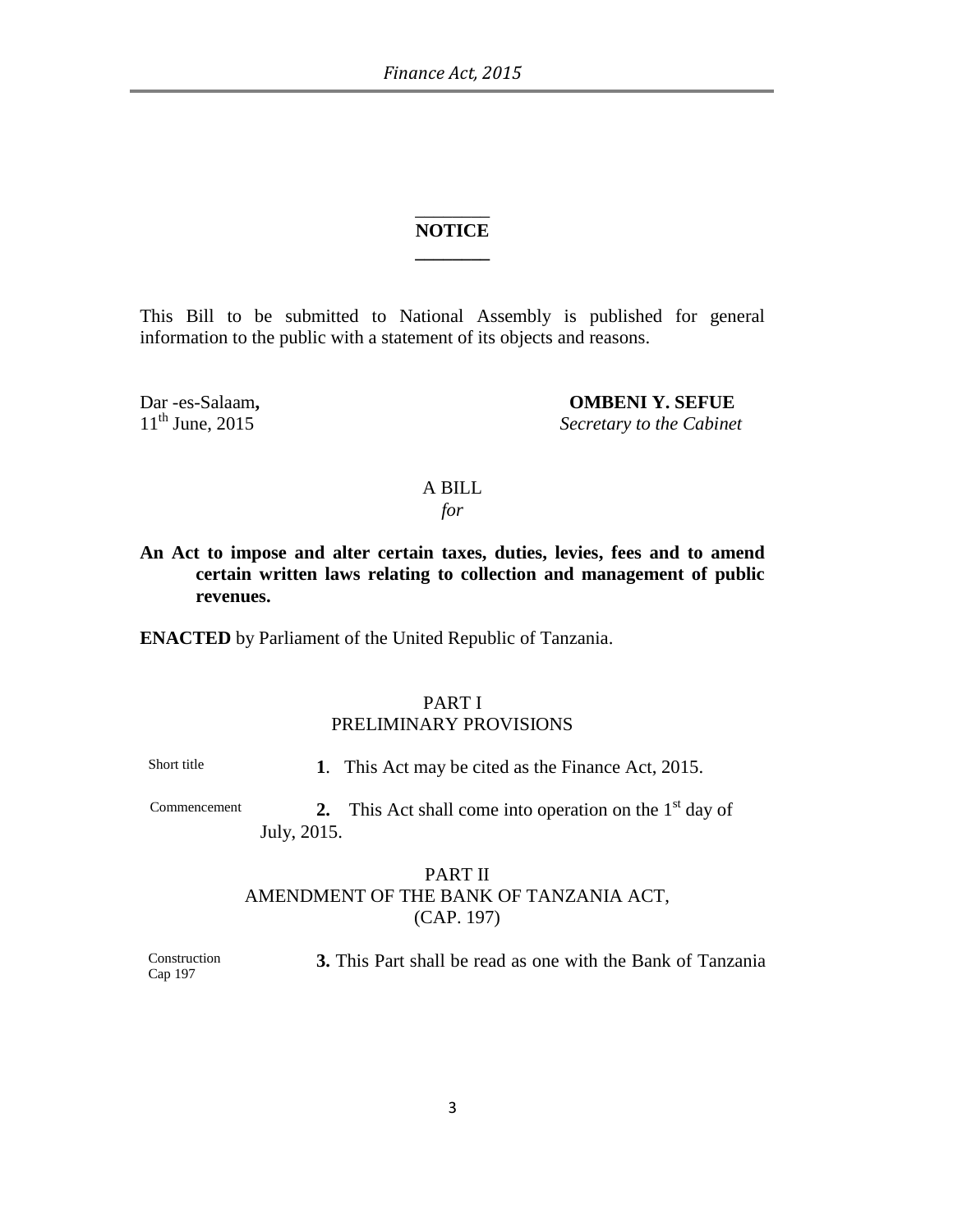Act, hereinafter referred to as the "principal Act".

Amendment of section 36

**4.** The principal Act is amended in section 36 by deleting the words "three fiscal years" appearing in subsection (1) and substituting for them the words "one fiscal year".

#### PART III AMENDMENT OF THE EXPORT TAX ACT, (CAP. 196)

Construction Cap 196

**5.** This Part shall be read as one with the Export Tax Act, hereinafter referred to as the "principal Act".

Amendment of the Schedule

**6**. The principal Act is amended by deleting the Schedule and substituting for it the following:

#### "\_\_\_\_\_\_\_\_\_ SCHEDULE

#### \_\_\_\_\_\_\_\_\_\_ *(Made under section (3)*

| No. | Item               | Rate                                                                                                                  |
|-----|--------------------|-----------------------------------------------------------------------------------------------------------------------|
|     | Raw hides and skin | eighty percentum of the value of the<br>commodity $(f.o.b)$ or $0.52$ USD<br>per<br>kilogramme, whichever is greater. |
|     | Wet Blue leather   | Ten percentum of the value of the<br>,,<br>commodity (f.o.b)."                                                        |

# \_\_\_\_\_\_\_\_\_\_\_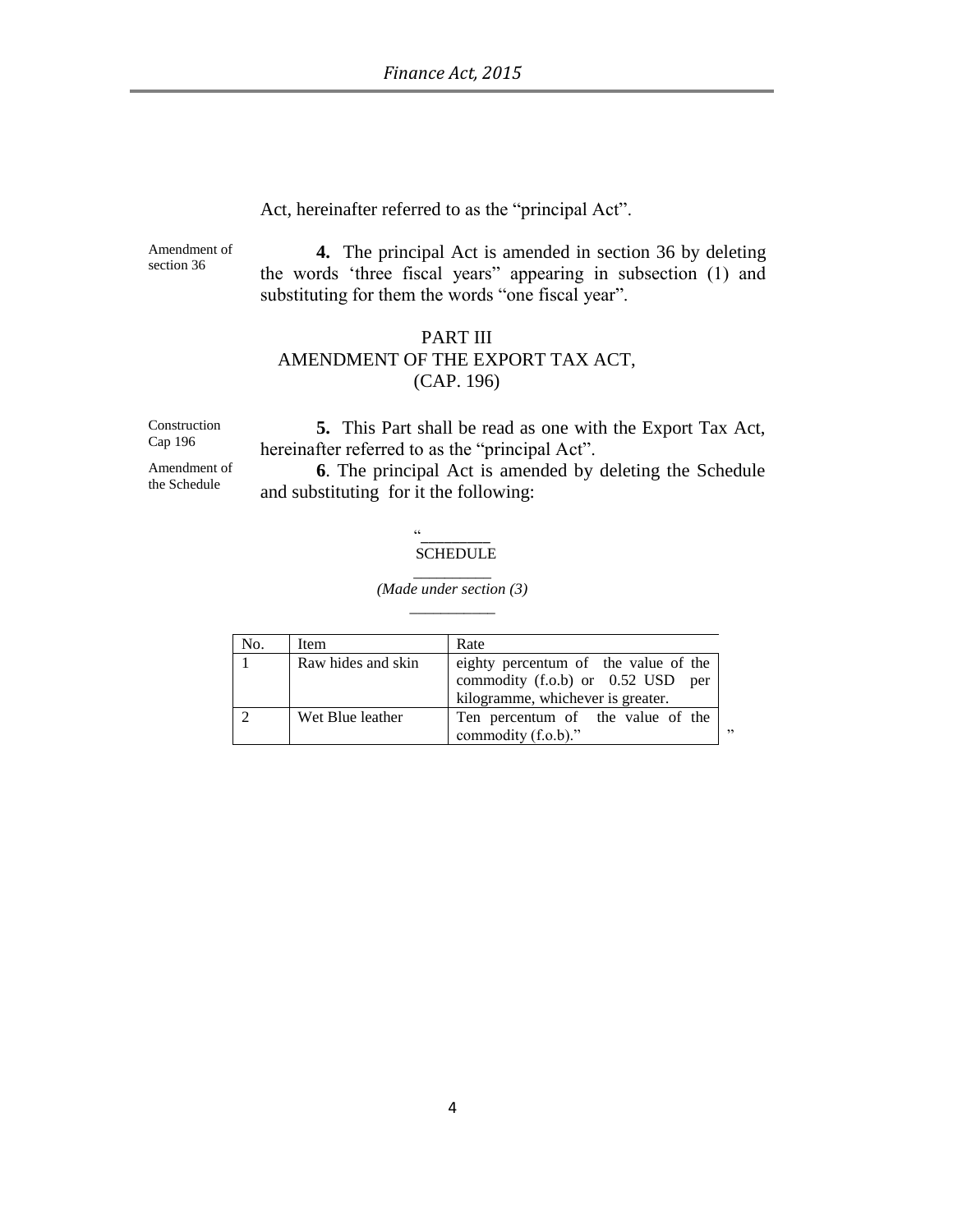# PART IV AMENDMENT OF THE GAMING ACT, (CAP. 41)

| Construction<br>Cap. 41      | This Part shall be read as one with the Gaming Act,<br>7.<br>hereinafter referred to as the "principal Act".                                                                                                                                                                                                                                                                                                                                                                                                                                                        |
|------------------------------|---------------------------------------------------------------------------------------------------------------------------------------------------------------------------------------------------------------------------------------------------------------------------------------------------------------------------------------------------------------------------------------------------------------------------------------------------------------------------------------------------------------------------------------------------------------------|
| Amendment<br>of section 20   | <b>8.</b> The principal Act is amended in section 20 by deleting the<br>word "five" appearing in subsection (3) and substituting for it the<br>word "eight".                                                                                                                                                                                                                                                                                                                                                                                                        |
| Amendment<br>of section 26   | <b>9.</b> The principal Act is amended in section 26 by-                                                                                                                                                                                                                                                                                                                                                                                                                                                                                                            |
|                              | (a) deleting the word "and" appearing at the end of paragraph<br>$(j)$ ;<br>(b) adding immediately after paragraph (j) the following:<br>" $(k)$<br>principal licence for sports betting<br>and<br>slot machines operations;<br>internet sports betting licence;<br>(1)<br>sports betting terminal licence; and<br>(m)<br>certificate of suitability for licence<br>(n)<br>of<br>gaming activities."                                                                                                                                                                |
| Additional of<br>section 31A | <b>10.</b> The principal Act is amended by adding after section 31<br>the following new section 31A-<br>"Imposition<br>$31A$ .-(1) The gaming tax of eighteen<br>of winning<br>percent on winnings is hereby imposed on the<br>amount<br>amount or value of the winnings in connection<br>with operation of the gaming activities.<br>The amount or value of the<br>(2)<br>winnings subjected to gaming tax on winning<br>shall not be liable to income tax.<br>(3) The Board shall prescribe mode of<br>its reporting, collection and remittance to the<br>Board." |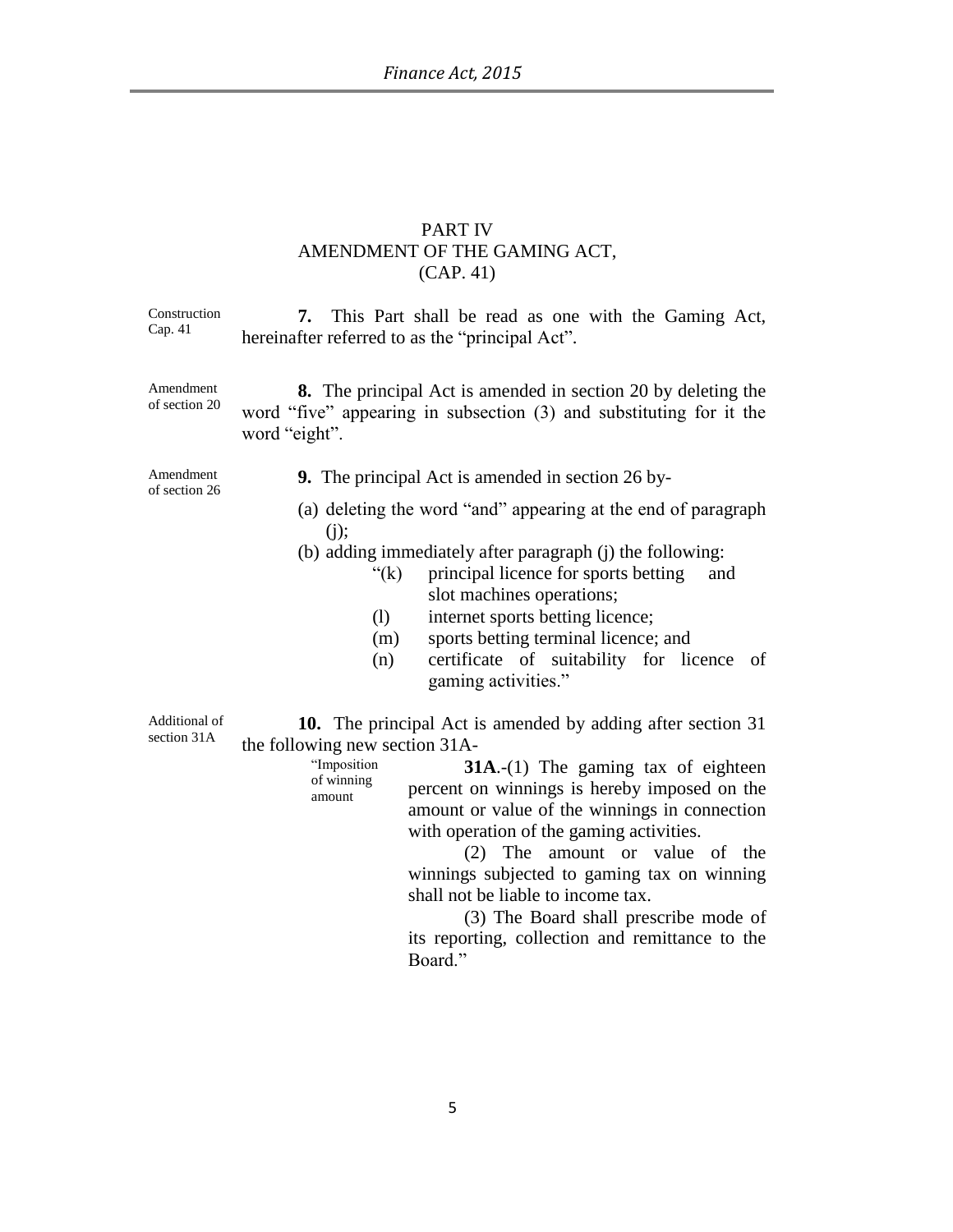Amendment of section 41

**11.** The principal Act is amended in section 41 by-

(a) deleting subsection (4); and

(b) renumbering subsection (5) as subsection (4).

Amendment of section 82

**12**. The principal Act is amended by deleting section 82 and substituting for it the following:

> "Power of the Board to declare unfit machine or device

**82**.-(1) The Board may, where is satisfied that any gaming machine or device regulated under this Act is unfit for the intended use, seize or forfeit and condemn such gaming machine or device.

(2) The gaming machine or device under subsection (1) shall be declared unfit for the intended use and be destructed at owner"s cost.

(3) For the purpose of this section, "unfit gaming machine or device" shall include-

- (a) gaming machine or device whose importation contravenes any provision of this Act or any other written laws;
- (b) gaming machine or device which does not meet the standards prescribed under this Act; or
- (c) gaming machine or device owned or under possession of a person who is not authorised by the Board.

(4) The court by or before which any person is convicted of any offence under this Act may order anything produced to court and shown to the satisfaction of the court to relate to the offence to be forfeited and either destroyed or dealt with in such other manners as it may order."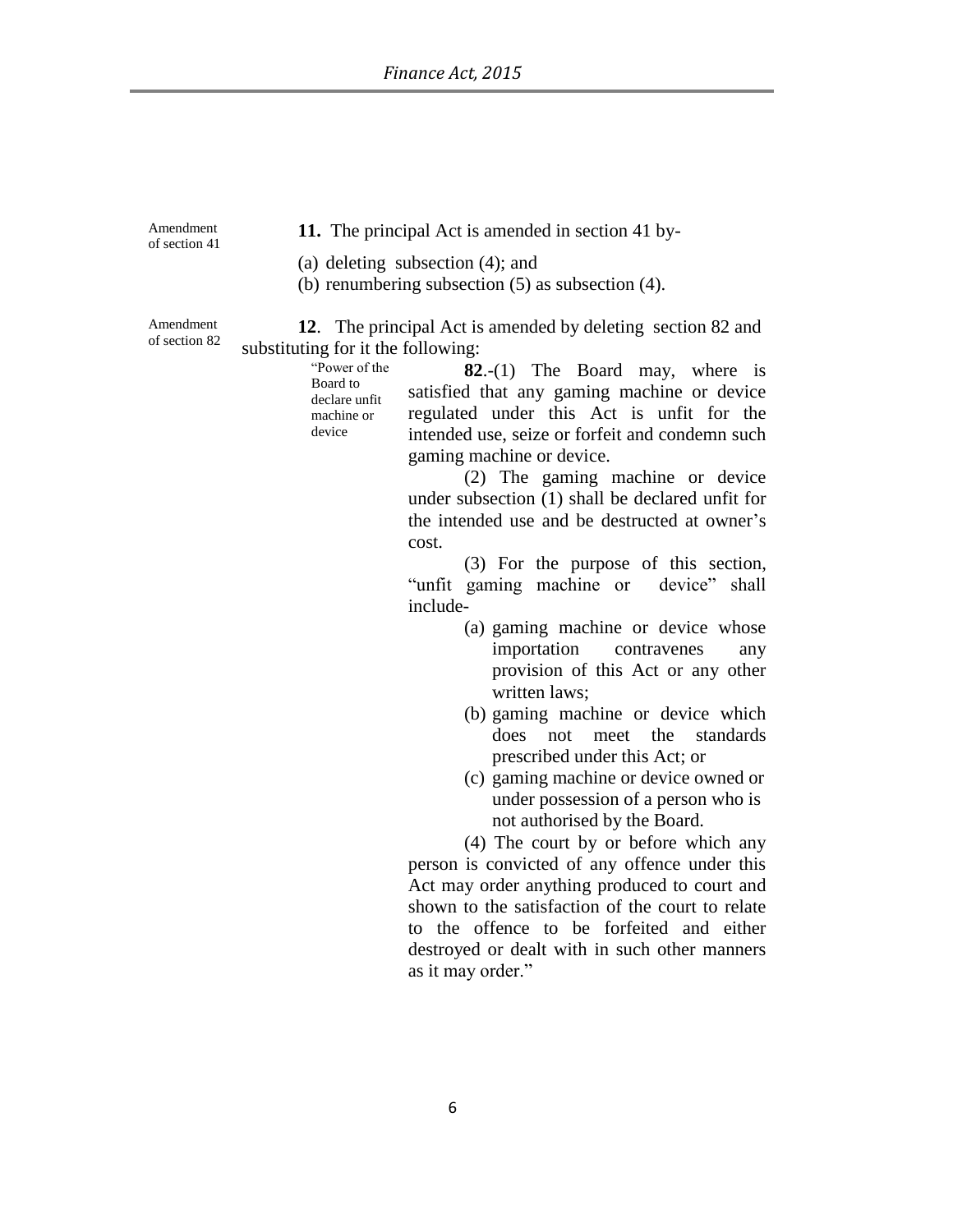#### PART V AMENDMENT OF THE INCOME TAX ACT, (CAP. 332)

Construction Cap. 332

**13.** This Part shall be read as one with the Income Tax Act, hereinafter referred to as the "principal Act".

Amendment of section 10

**14.** The principal Act is amended by adding immediately after section 10 the following new provision-

"Limitation for exemption **10**A In exercising powers under this section, the Minister shall not grant tax exemption or remission on income or payment derived from Government project financed by a non concessional loan."

Amendment of First Schedule

"

by-

**15**. The principal Act is amended in the First Schedule

(a) deleting the table appearing in paragraph 1 and

- substituting for it the following new table: **TOTAL INCOME RATE PAYABLE** Where total income does not exceed Shs. 2,040,000/= **NIL** Where total income exceeds Shs. 2,040,000/=but does not exceed Shs. 4,320,000/= 11% of the amount in excess of Shs. 2,040,000/= Where total income exceeds Shs. 250,800/= plus 20% of the
- Shs. 4,320,000/=but does not exceed Shs. 6,480,000/= amount in excess of Shs.  $4,320,000/=$

Where total income exceeds Shs. 6,480,000/=but does not exceed Shs. 8,640,000/= Shs.682,800/= plus 25% of the amount in excess of Shs. 6,480,000/= Where total income exceeds Shs.  $8,640,000/=$ Shs. 1,222,800/= plus 30% of the amount in excess of Shs.

 $8,640,000/=$ 

"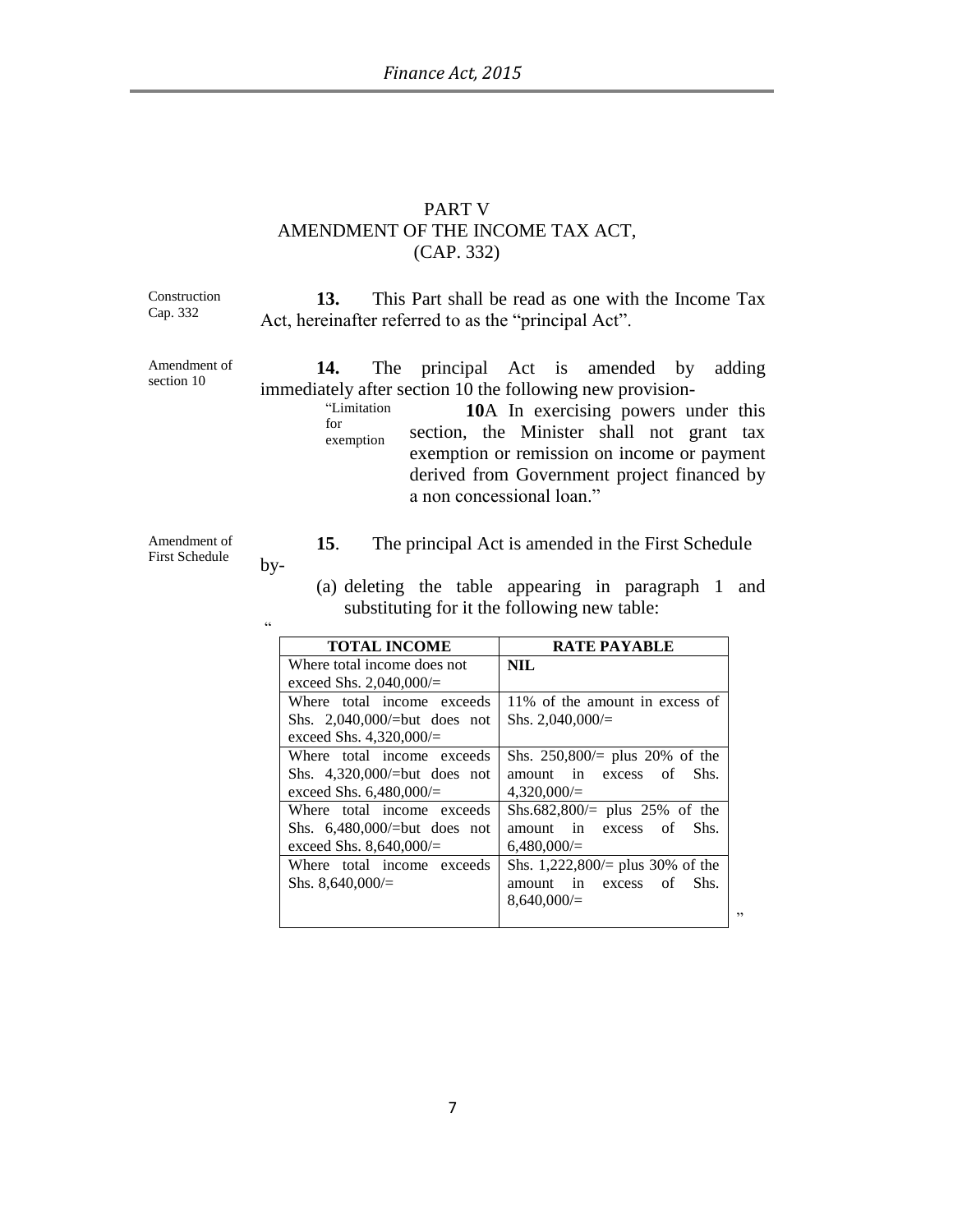$\alpha$ 

|  |  |                                              | (b) deleting the table appearing in paragraph $2(3)$ and |  |
|--|--|----------------------------------------------|----------------------------------------------------------|--|
|  |  | substituting for it the following new table: |                                                          |  |

| <b>TURNOVER</b>                                                                                 | TAX PAYABLE<br><b>WHERE SECTION</b><br><b>80 OF THE</b><br><b>INCOME TAX</b><br><b>ACT IS NOT</b><br><b>COMPLIED</b> | <b>TAX PAYABLE WHERE</b><br><b>SECTION 80 OF THE INCOME</b><br><b>TAX ACT IS COMPLIED</b> |
|-------------------------------------------------------------------------------------------------|----------------------------------------------------------------------------------------------------------------------|-------------------------------------------------------------------------------------------|
| Where turnover<br>does not exceed<br>shs $4,000,000/$ =                                         | <b>NIL</b>                                                                                                           | <b>NIL</b>                                                                                |
| Where turnover<br>exceed shs<br>$4,000,000/$ but<br>does not exceed<br>shs $7,500,000/$ =       | 150,000/                                                                                                             | 3% of the turnover in excess of<br>shs. $4,000,000/=$                                     |
| Where turnover<br>exceed<br>shs. $7,500,000/$ = but<br>does not exceed<br>shs. $11,500,000/=$   | 318,000/                                                                                                             | $135,000/=$ plus<br>3.8%<br>of<br>the<br>turnover in excess of<br>shs. $7,500,000/$ =     |
| Where turnover<br>exceed<br>shs. $11,500,000/=$<br>but does not exceed<br>shs. $16,000,000/$    | 546,000/                                                                                                             | Shs 285,000/= plus 4.5% of the<br>turnover in excess of<br>shs $11,500,000/$              |
| Where turnover<br>exceed<br>shs. $16,000,000/$ =<br>but does not exceed<br>shs. $20,000,000/$ = | $862,500 =$                                                                                                          | Shs. $487,000/=$ plus 5.3 of the<br>turnover in excess of<br>shs. $16,000,000/=$ .        |

"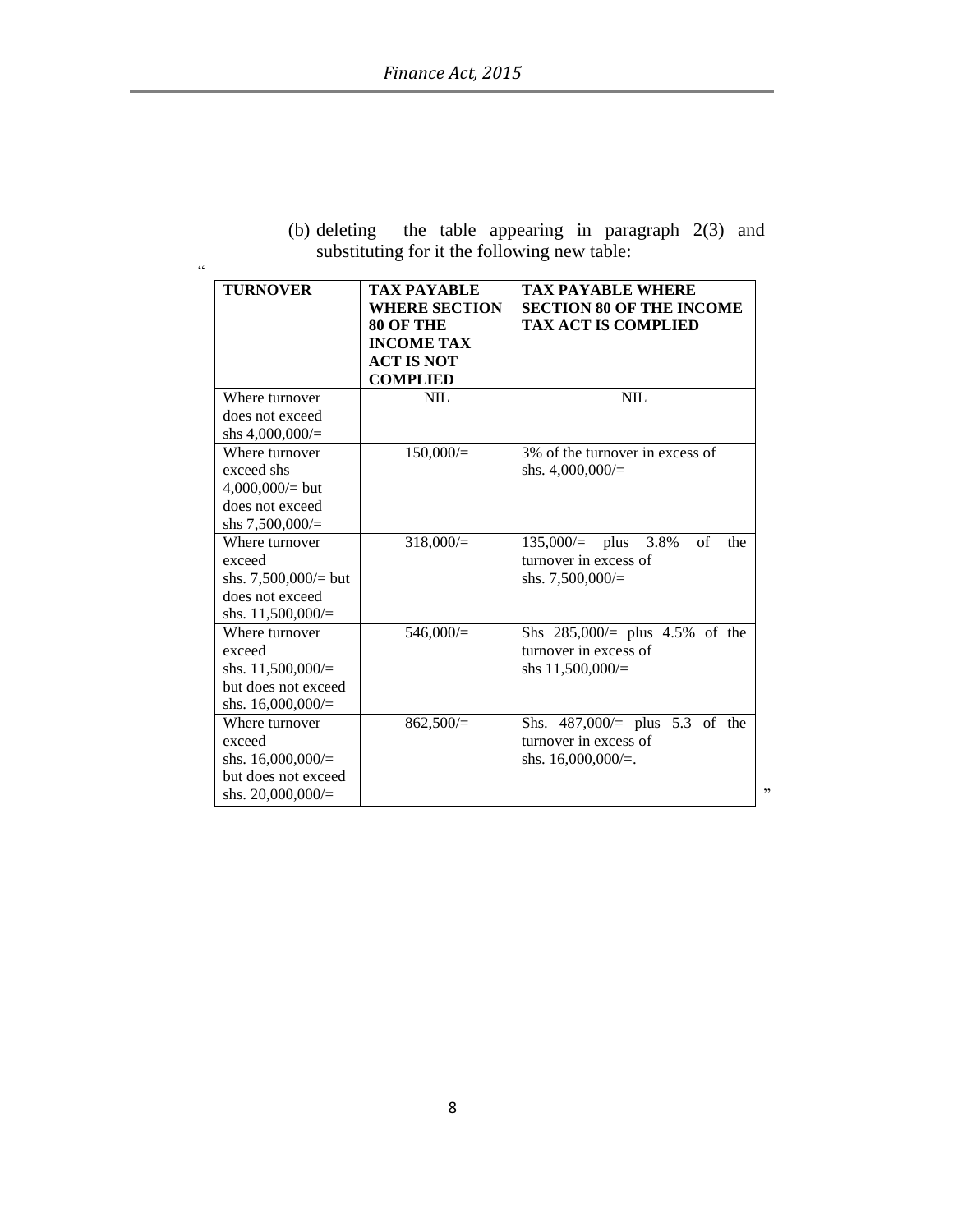Amendment of the Second Schedule **16.** The principal Act is amended in the Second Schedule by inserting the following item immediately after item (f)(vi) of paragraph 1.

> "(vii) bond holders from interest on bonds issued by the East African Development Bank which are listed in Dar es Salaam Stock Exchange."

### PART VI AMENDMENT OF THE TANZANIA INVESTMENT ACT, (CAP. 38)

Construction Cap 370 **17.** This Part shall be read as one with the Tanzania Investment Act, hereinafter referred to as the "principal Act". Amendment of section 19 **18.** The principal Act is amended in section 19 by- (a) deleting a "full stop" appearing at the end of the proviso under subsection (1) and adding the following words, ",imported trailers"; and (b) inserting the phrase "PVC and HDPE pipes with HS Code 3917.31.00 and imported trailers" immediately after the words "roofing sheets" appearing in paragraph (c) of subsection (3). Amendment of section 20 **19.** The principal Act is amended in section 20 by: (a) inserting the phrase "PVC and HDPE pipes with HS Code 3917.31.00 and imported trailers" between immediately after the words "roofing sheets" appearing in subsection  $(2)$ ; (b) deleting paragraph (c) of subsection (4). (c) adding the following provisions after subsection (4): "(5) The Government may identify projects and grant special strategic investment status. (6) Special strategic investment status may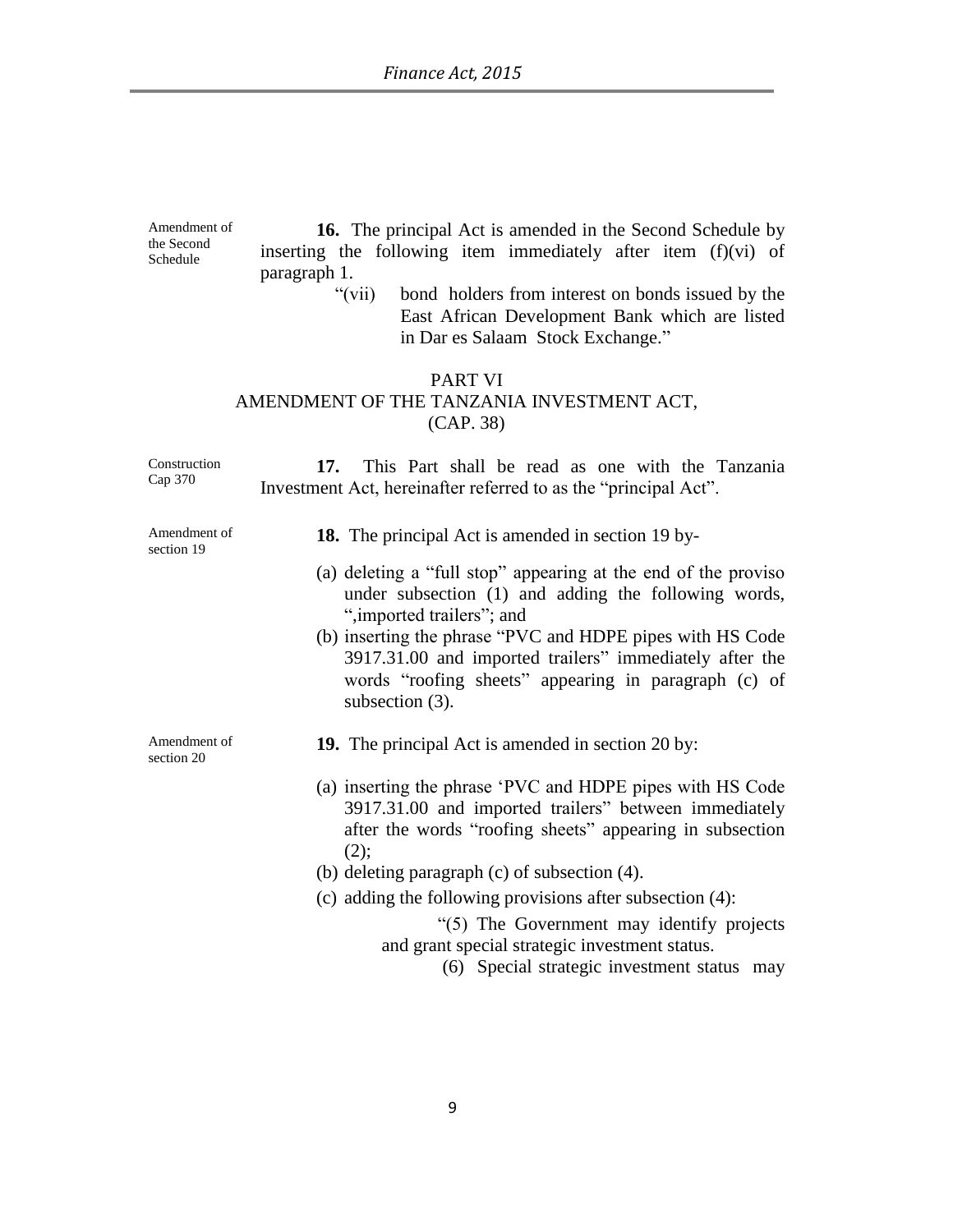be granted to projects which meets the following criteria:

- (a) a minimum investment capital of not less than the equivalent in Tanzania shillings of three million US dollars (US\$ 300,000,000);
- (b) investment capital transaction is undertaken through a registered local financial and insurance institutions;
- (c) at least one thousand five hundred direct local employment is created with satisfactory number of senior positions; and
- (d) capability to significantly generate foreign exchange earnings, produce significant import substitution goods or supply of important facilities necessary for development in the social, economic or financial sector.

(7) Upon grant of special strategic investment status to a project, the Minister shall propose to the National Investment Steering Committee additional specific fiscal incentives.

(8) Where the National Investment Steering Committee approves additional specific fiscal incentives the Minister for Finance shall confer such additional fiscal incentives as approved by the National Investment Steering Committee under an order published in the *Gazette.*

(9) The National Investment Steering Committee may review every project conferred additional specific fiscal incentives and advise the Government on whether or not to continue issuing the incentives."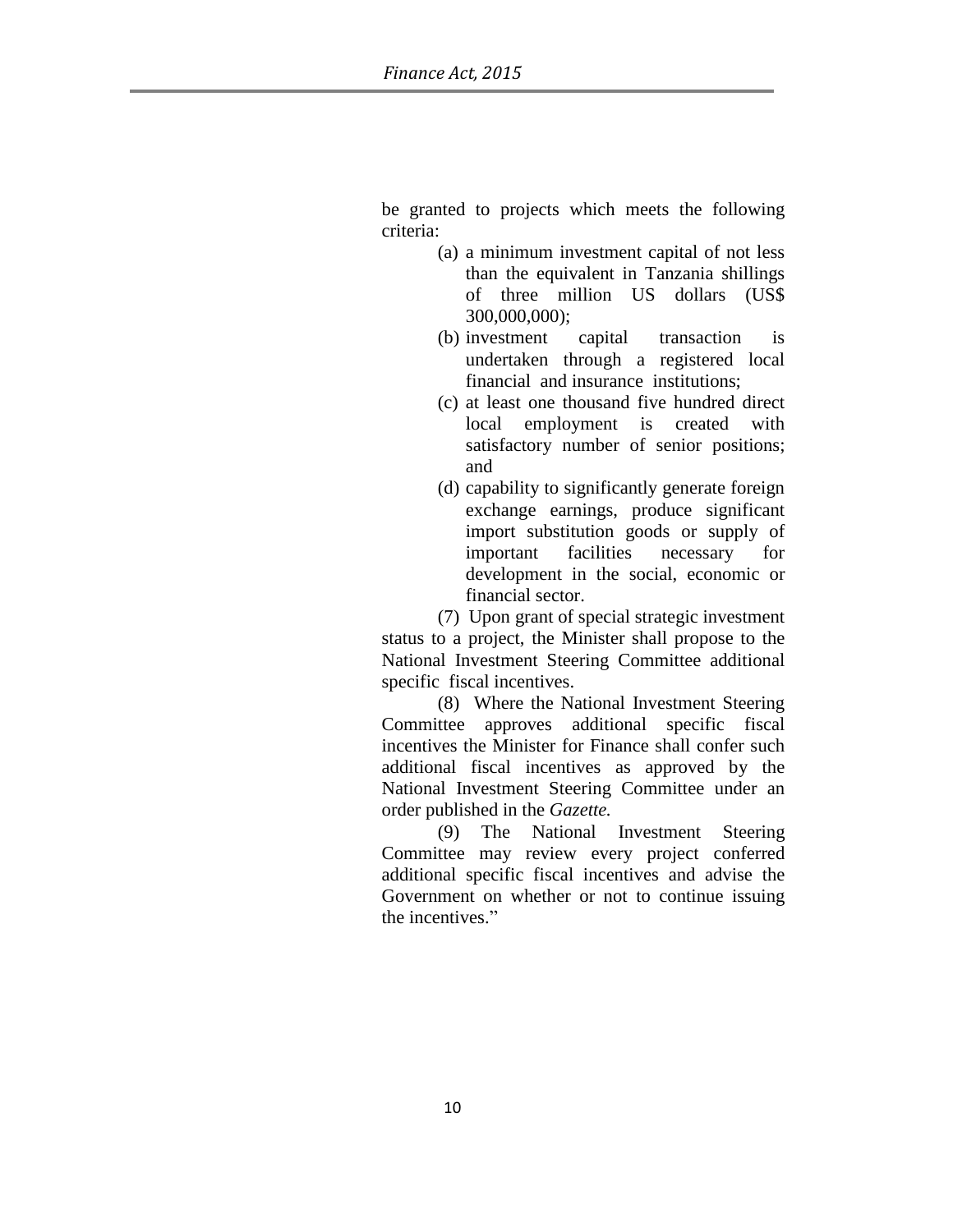### PART VII AMENDMENT OF THE PETROLEUM ACT, CAP. 392

Construction Cap. 392

**20.** This Part shall be read as one with the Petroleum Act, hereinafter referred to as the "principal Act".

Amendment of section 32

**21.** The principal Act is amended in section 32 by adding immediately after subsection (3) the following:

> "(4) Notwithstanding the provisions of subsections (1) and (2), the Minister responsible for finance may, by order published in the *Gazette,* exempt petroleum fee on fuel for use in a Government project funded by a donor under an agreement between the Government and the donor.

> (5) The exemption referred to in subsection (4) shall be granted only where the agreement relating to the donor funded project provides for such exemption."

### PART VIII AMENDMENT OF THE LOCAL GOVERNMENT FINANCE ACT, (CAP 290)

| Construction<br>Cap 290   | 22. This Part shall be read as one with the Local Government<br>Finance Act, hereinafter referred to as the "principal Act".                                                                                                                         |
|---------------------------|------------------------------------------------------------------------------------------------------------------------------------------------------------------------------------------------------------------------------------------------------|
| Amendment<br>of section 6 | 23. The principal Act is amended in section $6(1)$ by deleting<br>paragraph (q) and substituting for it the following:<br>all monies payable as hotel levy equal to ten<br>" $(q)$ "<br>percentum of the guest house charges payable by a<br>guest"; |
| Amendment<br>of section 7 | <b>24.</b> The principal Act is amended in section $7(1)$ by-<br>(a) deleting paragraph $(u)$ and substituting for it the following:<br>"(u) all monies payable as hotel levy equal to                                                               |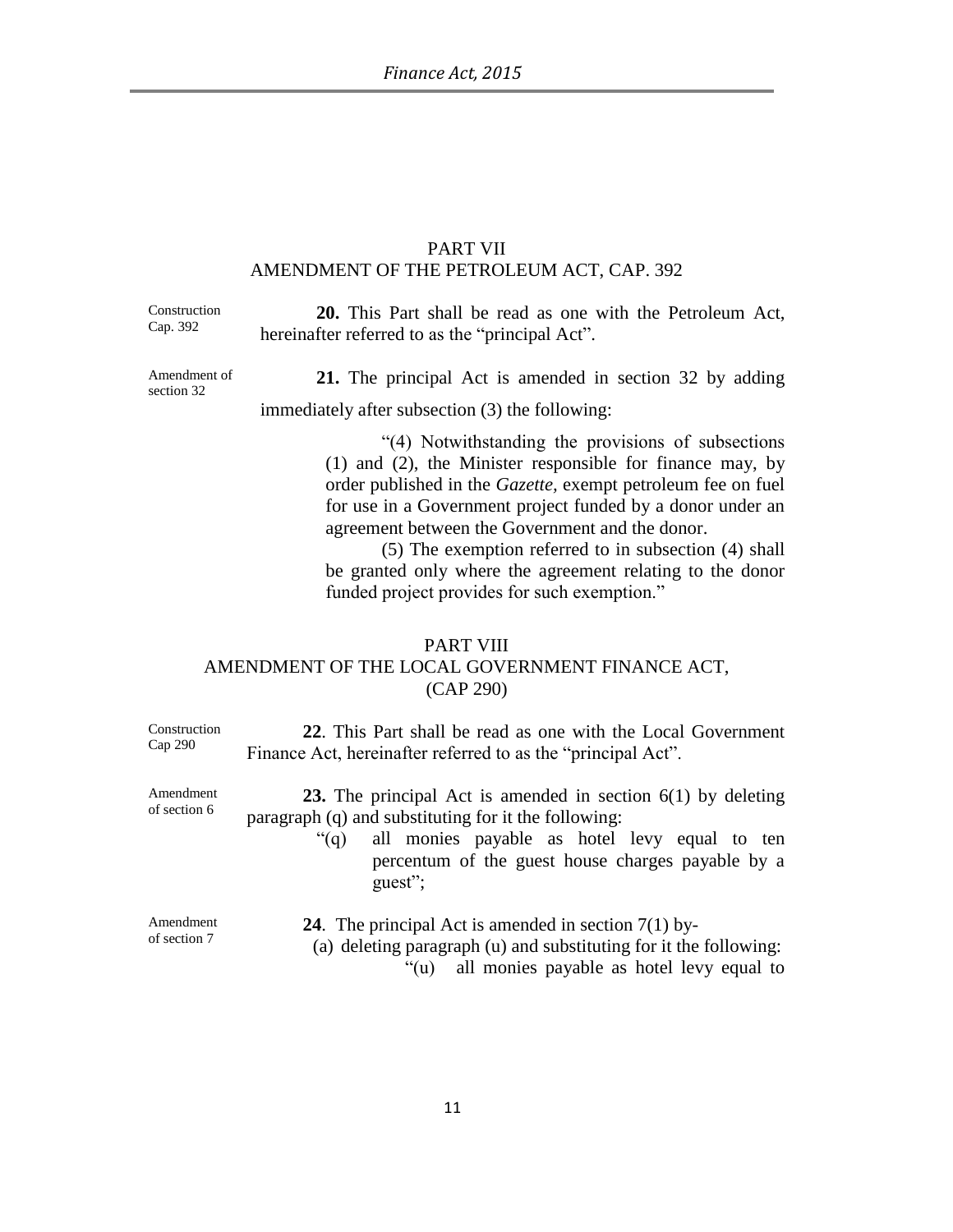ten percentum of the guest house payable by a guest;"

- (b) adding immediately after paragraph (z) the following new paragraph:
	- "(aa) all monies derived from property rate."

Amendment of section 8

**25**. The principal Act is amended in section 8(1) by deleting paragraph (l) and substituting for it the following:

> "(l) all monies payable as hotel levy equal to ten percentum of the guest house charges payable by a guest."

Addition of section 17A

revenue

systems

**26**. The principal Act is amended by adding immediately after section 17 a new section 17A as follows:

> "electronic collection, payment and management **17**A.-(1) For purpose of better revenue control, a local government authority may, among other means of revenue collection, payment and management, use electronic revenue collection, payment and management systems.

> > (2) The Minister may, upon consultation with Minister responsible for finance, make rules prescribing procedures for electronic means of revenue collection and payment."

#### PART IX

### AMENDMENT OF THE URBAN AUTHORITIES (RATING) ACT, (CAP. 289)

| Construction<br>$Cap$ 289  | 27. This Part shall be read as one with the Urban Authorities<br>(Rating) Act, hereinafter referred to as the 'principal Act.                                                                        |
|----------------------------|------------------------------------------------------------------------------------------------------------------------------------------------------------------------------------------------------|
| Amendment<br>of long title | 28. The Principal Act is amended by deleting the long title and<br>substituting for it the following:<br>"An Act to enable urban, district and township<br>authorities to impose and collect rates". |
| Amendment<br>of section 1  | 29. The Principal Act is amended in section 1 by deleting the                                                                                                                                        |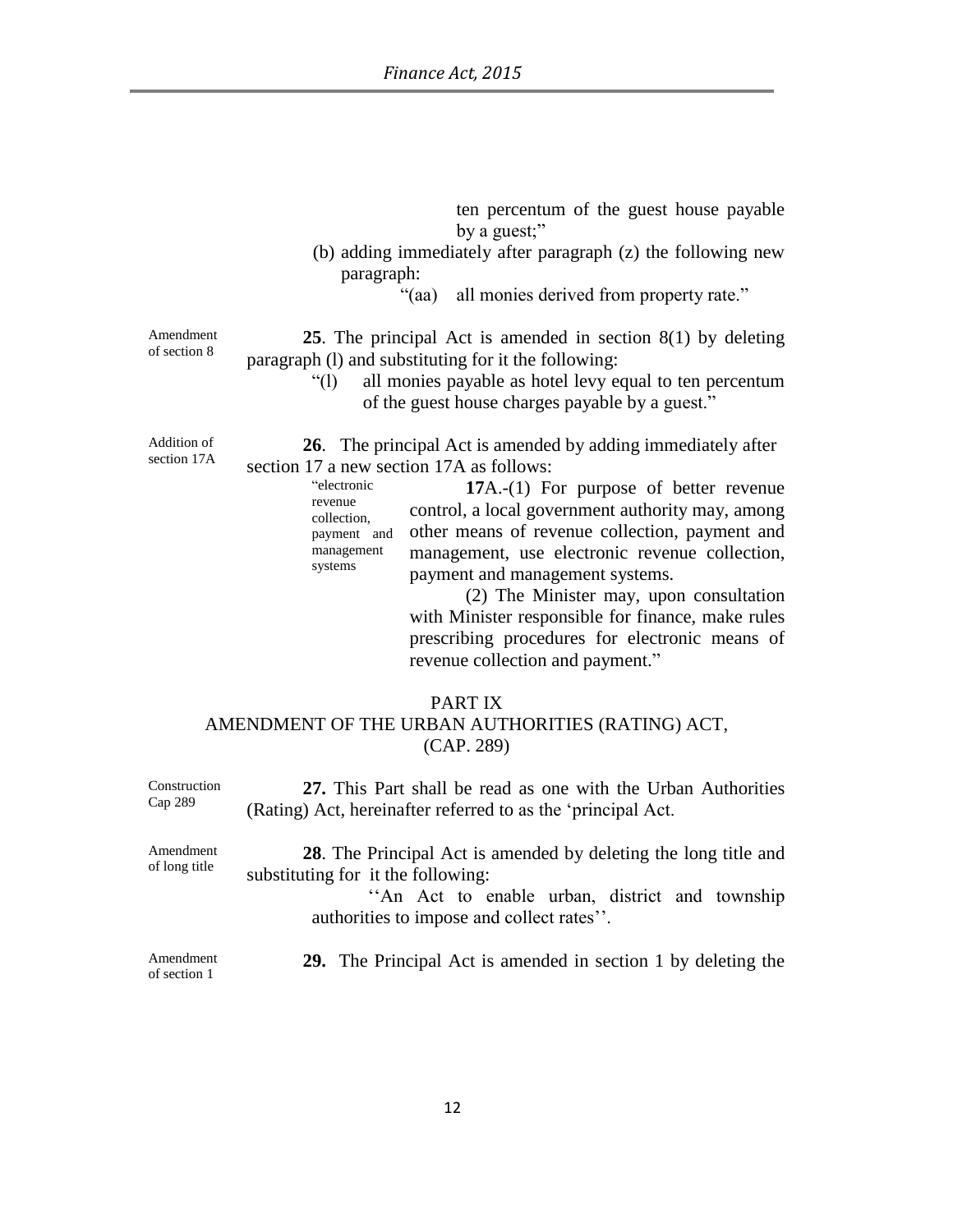|                           | word $\theta$ order and substituting for it the words $\theta$ local Government.                                                                                                                                                                                                                                                                                                                                                                                                                                                                                                                                                                                                                           |
|---------------------------|------------------------------------------------------------------------------------------------------------------------------------------------------------------------------------------------------------------------------------------------------------------------------------------------------------------------------------------------------------------------------------------------------------------------------------------------------------------------------------------------------------------------------------------------------------------------------------------------------------------------------------------------------------------------------------------------------------|
| Amendment<br>of section 2 | <b>30.</b> Section 2 of the principal Act is amended -                                                                                                                                                                                                                                                                                                                                                                                                                                                                                                                                                                                                                                                     |
|                           | (a) in subsection (1) by deleting the word "township"<br>appearing in paragraph (b) and substituting for it the words<br>"district and township"; and<br>(b) by adding immediately after subsection (2) the following<br>new subsection:<br>"(3) Notwithstanding the provisions of<br>subsection (2), a District authority may, by<br>resolution, declare any property or area to be                                                                                                                                                                                                                                                                                                                       |
|                           | rateable."                                                                                                                                                                                                                                                                                                                                                                                                                                                                                                                                                                                                                                                                                                 |
| Amendment<br>of section 3 | 31. Section 3 of principal Act is amended-                                                                                                                                                                                                                                                                                                                                                                                                                                                                                                                                                                                                                                                                 |
|                           | (a) in the definition of the term "authority" by deleting the<br>word "township" appearing in paragraph<br>and<br>(b)<br>substituting for it the words "district and township";<br>(b) by deleting the definition of the term "Council" and<br>substituting for it the following:<br>"Council" in relation to a district authorities,<br>means-<br>(a) the district<br>council<br>township<br><b>or</b><br>authority; and<br>(b) and in relation to an urban authority,<br>means a town, municipal or a city<br>council, as the case may be";<br>(c) by deleting the definition of the term "Director" and<br>substituting for it the following:<br>"Director" in relation to a district authority, means- |
|                           | Director<br>(a) a District Executive<br><sub>or</sub><br>Township Executive Officer for that<br>district council or township authority as<br>the case maybe; and                                                                                                                                                                                                                                                                                                                                                                                                                                                                                                                                           |
|                           | (b) in relation to a town, municipality, or<br>city means the Town Director for that                                                                                                                                                                                                                                                                                                                                                                                                                                                                                                                                                                                                                       |

### word "Urban" and substituting for it the words "Local Government".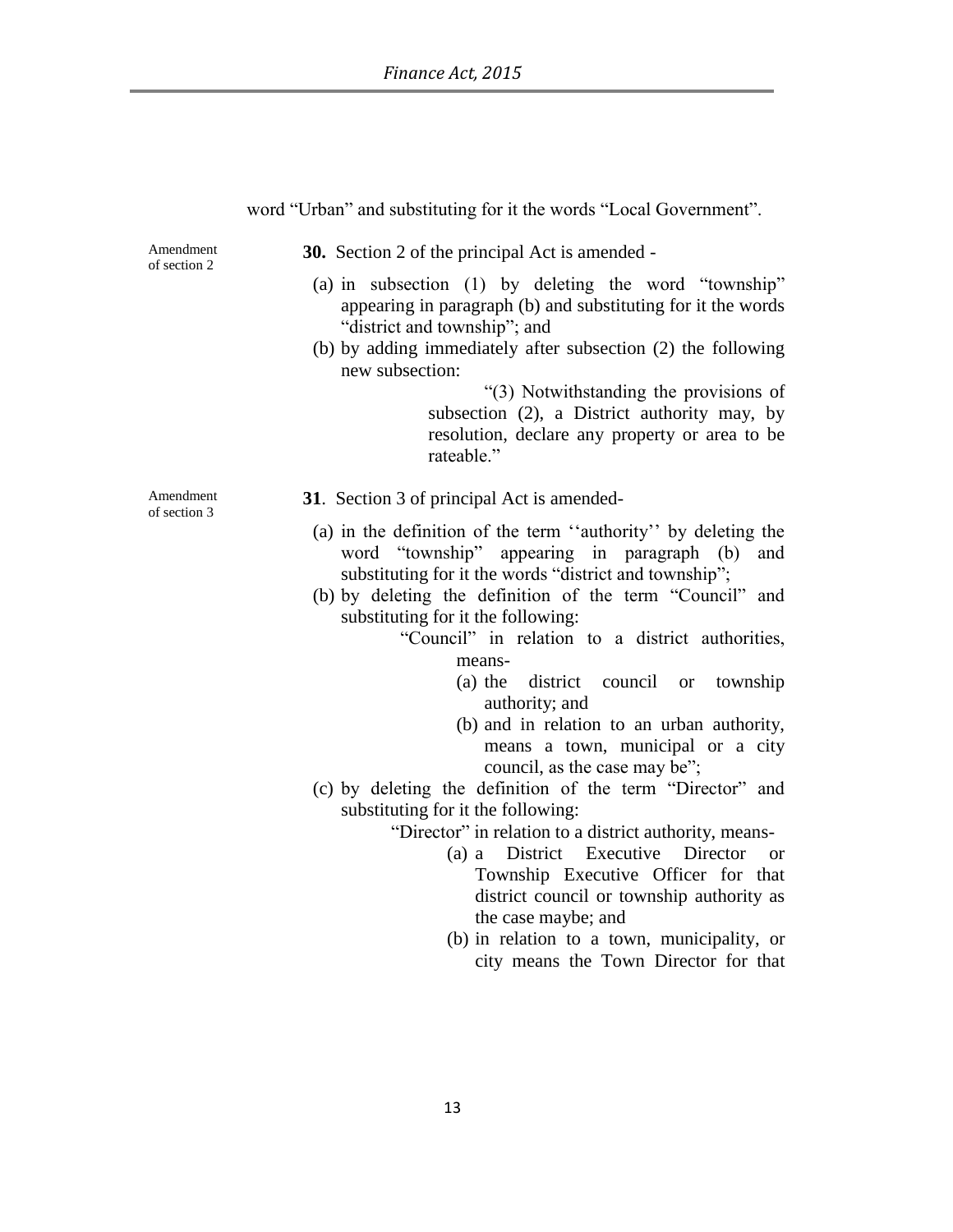town, Municipal Director for that municipality or City Director for that city;"

### PART X AMENDMENT OF THE RAILWAYS ACT, (CAP. 170)

| Construction<br>Cap 170    | 32. This Part shall be read as one with the Railways Act,<br>hereinafter referred to as the "principal Act"                                                                                                    |
|----------------------------|----------------------------------------------------------------------------------------------------------------------------------------------------------------------------------------------------------------|
| Addition of<br>section 20A | 33. The principal Act is amended by adding immediately after<br>section 20 the following:<br>"Railway<br>$20A-(1)$ There shall be charged a levy<br>development<br>known as Railways Development Levy.<br>levy |
|                            | (2) The Levy referred to under subsection<br>$(1)$ shall be charged-<br>(a) at the rate of 1.5 percent at customs                                                                                              |
|                            | value on importation of goods;<br>goods entered for<br>home<br>$(b)$ on<br>consumption in Mainland Tanzania, in<br>accordance with the procedures<br>applicable under the East African                         |
|                            | Community Customs Management<br>Act.<br>(3) The provision of subsection (1) shall                                                                                                                              |

not apply to exemptions provided under the East African Community Customs Management Act, 2004.

(4) The levy shall be collected by the Commissioner General appointed under Tanzania Revenue Authority Act and be deposited to the Consolidated Fund to be used solely for railway infrastructure development."

#### PART XI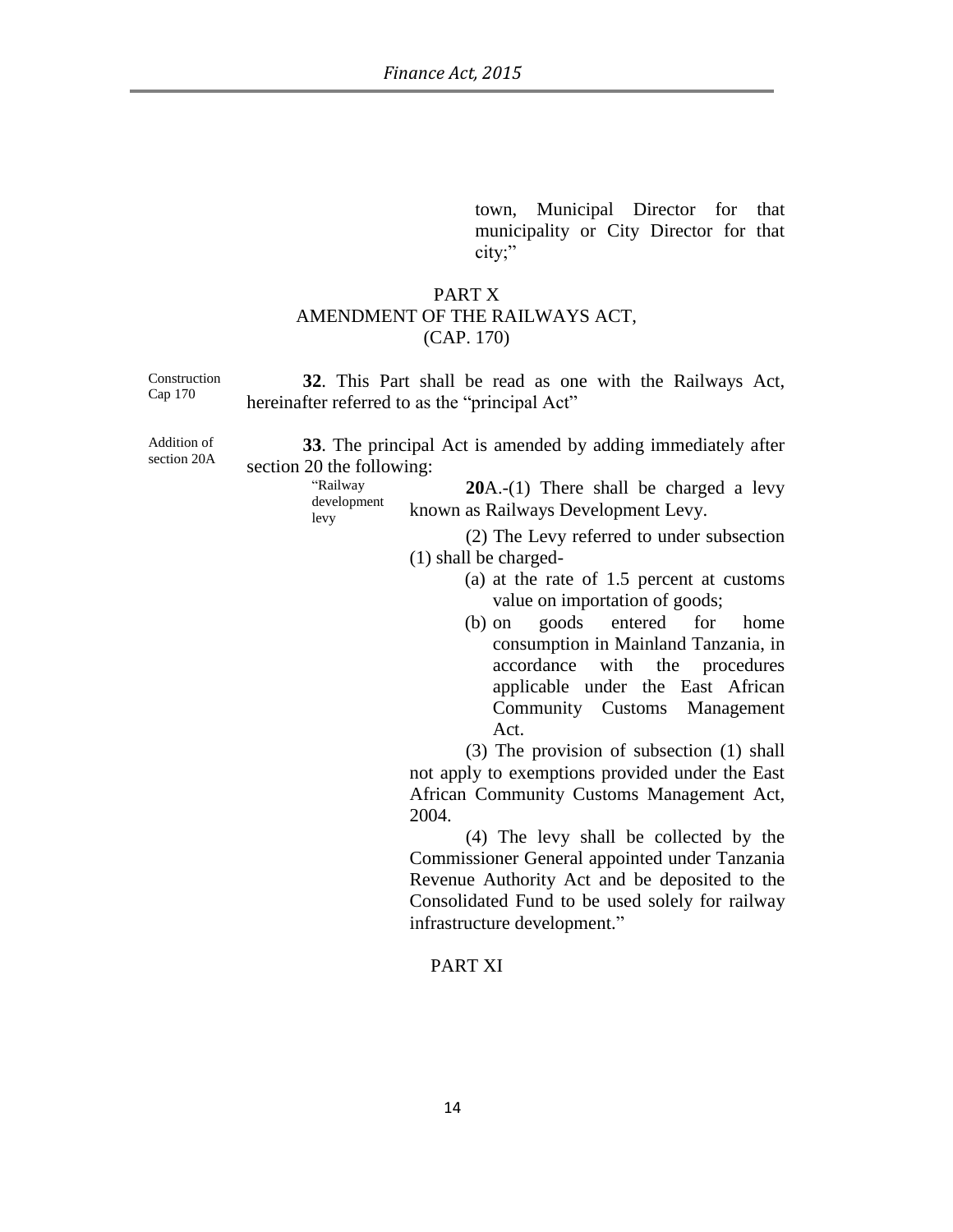#### AMENDMENT OF WORKERS COMPENSATION ACT, (CAP. 263)

Construction Cap 263 **34.** This Part shall be read as one with the Workers Compensation Act hereinafter referred to as the "principal Act. Amendment of section 75 **35**. The principal Act is amended in section 75 by- (a) inserting immediately after subsection (2) the following new subsection:

> "(3) The assessment and interest payable under this section shall be paid to the Commissioner General appointed under the Tanzania Revenue Authority Act and deposited into the Fund."

### PART XII AMENDMENT OF TANZANIA REVENUE AUTHORITY ACT, (CAP. 399)

Construction Cap 263 **36**. This Part shall be read as one with the Tanzania Revenue Authority Act hereinafter referred to as the "principal Act".

**37.** The principal Act is amended by adding in the First Schedule the following items;

"20. Workers Compensation Act, No. 20 of 2008.

21. The Railways Act, 2012."

#### PART XIII

# AMENDMENT OF THE VOCATIONAL EDUCATION AND TRAINING ACT, (CAP. 82)

Construction Cap. 82 **38.** This Part shall be read as one with the Vocational Education and Training Tax Act, hereinafter referred to as the "principal Act".

Amendment of Section 19 **39**. The principal Act is amended in section 19(1) by-

Amendment of First Schedule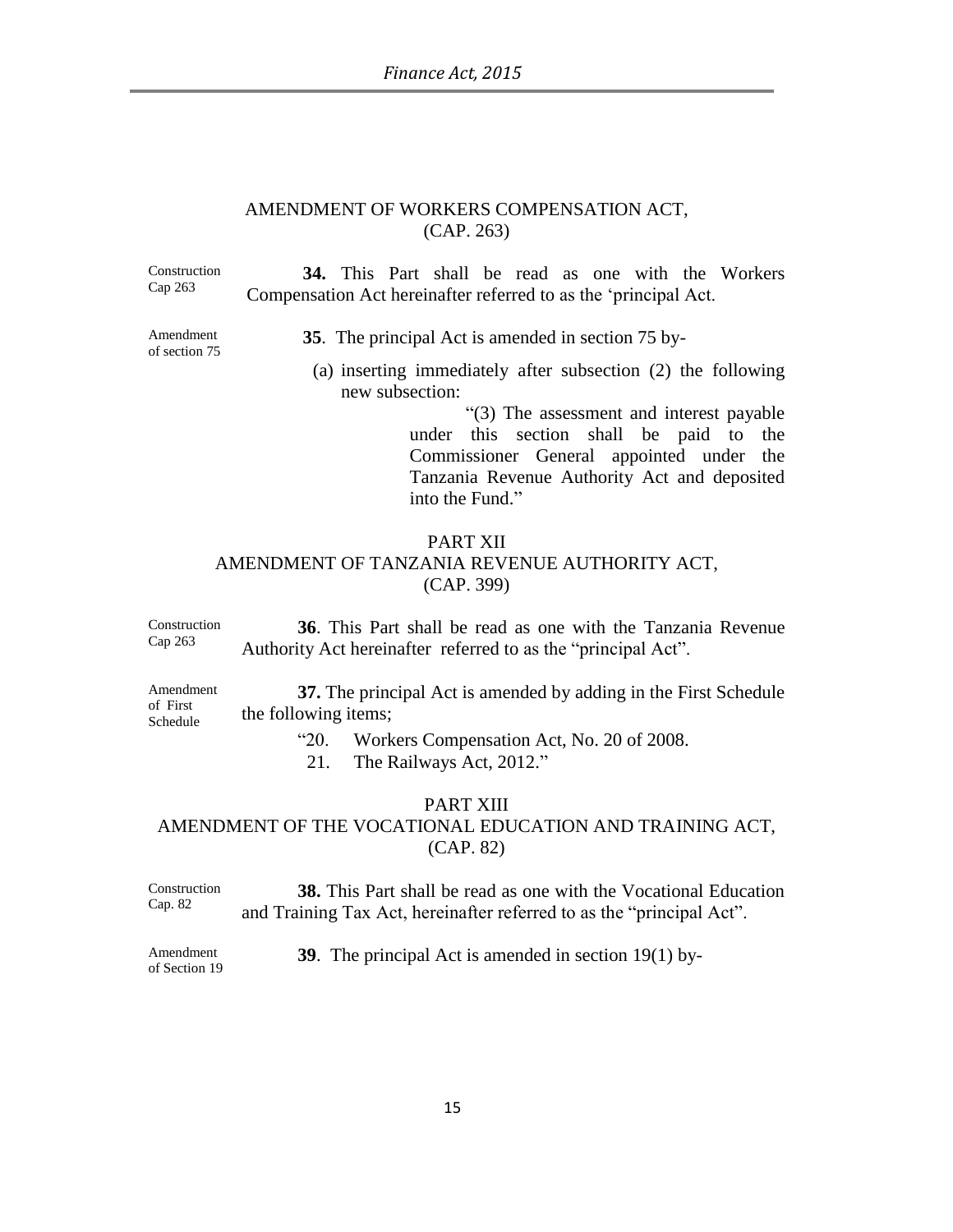- (a) deleting the "full stop" appearing at the end of paragraph (i) and substituting for it a "semi colon";
- (b) adding the following new paragraph:
	- "(h) farms employers whose employees are directly and solely engaged in farming and shall not include employees who are engaged in the management of the farm or processing of farming products."

### PART XIV AMENDMENT OF THE PUBLIC FINANCE ACT, (CAP. 348)

| Construction | 40. This Part shall be read as one with the Public Finance Act, |
|--------------|-----------------------------------------------------------------|
| Cap. 348     | hereinafter referred to as the "principal Act".                 |
|              |                                                                 |

**41.** The principal Act is amended in section 11 by deleting subsection (3) and substituting for it the following:

> "(3) An executive agency, public corporation, public authority or public institution which charges or imposes and collects fees for services rendered shall, at the end of every quarter of a financial year, remit fifteen per- centum of the gross revenue to the Consolidated Fund."

#### PART XV AMENDMENT OF THE ROAD AND FUEL TOLLS ACT, (CAP. 220)

Construction Cap. 220 **42.** This Part shall be read as one with the Road and Fuel Tolls Act, hereinafter referred to as the "principal Act".

Addition of a new section 4A **43.** The principal Act is amended by adding immediately after section 4, the following:

**"**Division of road and fuel **4A.** Notwithstanding section 4(3), the monies collected as roads and fuel tolls on

| Amendment     |  |
|---------------|--|
| of section 11 |  |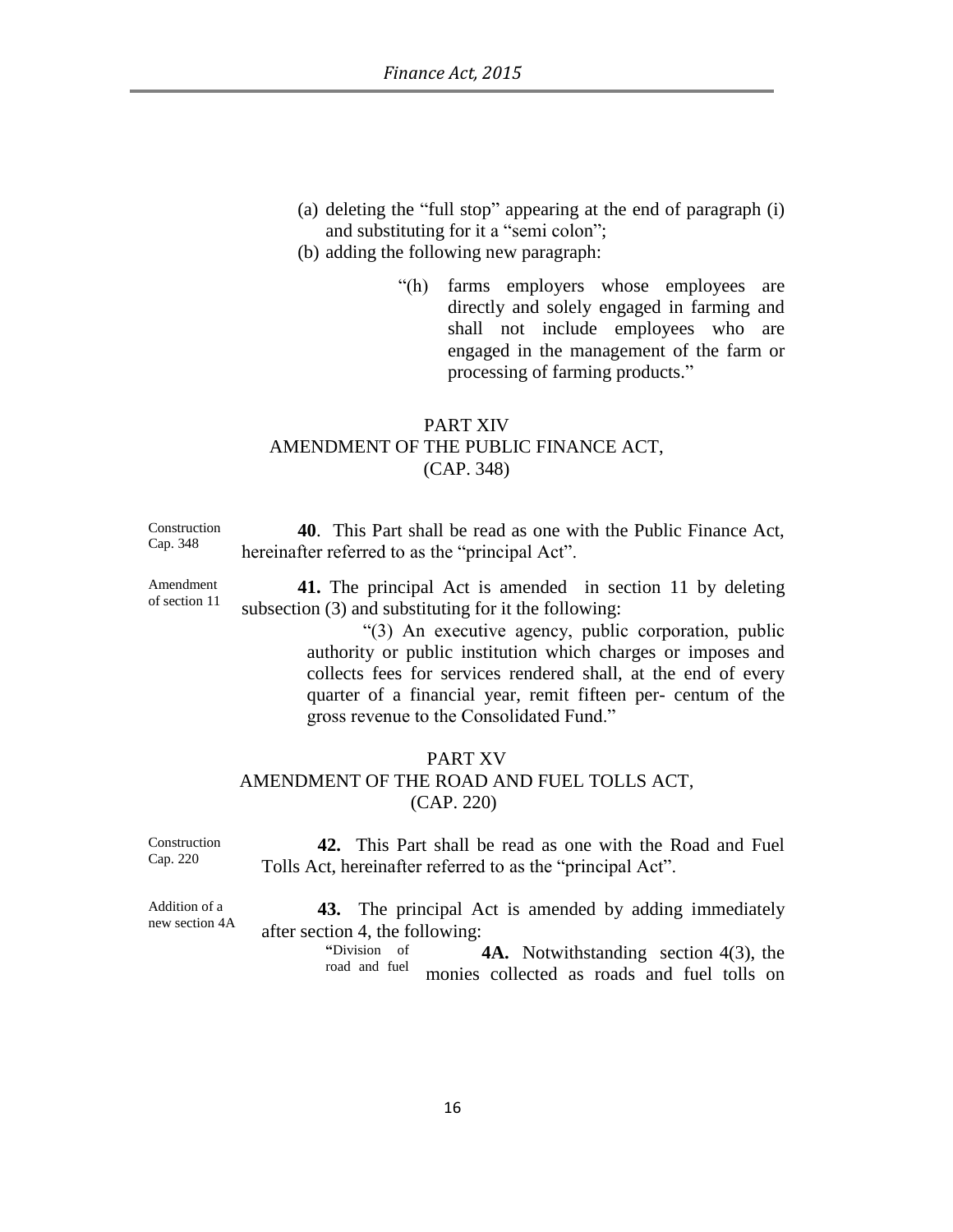Schedule

tolls petrol and diesel shall be divided as follows:

- (a) Tanzania shillings 263 per litre imposed on petrol and diesel shall be deposited into the account of the Fund; and
- (b) Tanzania shillings 50 per litre imposed on diesel and Tanzania shillings 50 imposed on petrol shall both be deposited into the Rural Energy Fund."

Amendment of the Second **44**. The principal Act is amended by deleting the Second Schedule and substituting for it the following:

#### **\_\_\_\_\_\_\_\_\_\_** " **SECOND SCHEDULE** \_\_\_\_\_\_\_\_\_\_\_

 *(Made under section 7(6)) \_\_\_\_\_\_\_\_\_\_*

#### **TOLLS FUEL FILLING POINT**

|    | Fuel                 | Rate of Toll                 |     |
|----|----------------------|------------------------------|-----|
|    | Petrol (MSP and MSR) | shillings $313/$ = per litre |     |
| 2. |                      | shillings $313/$ = per litre | , 2 |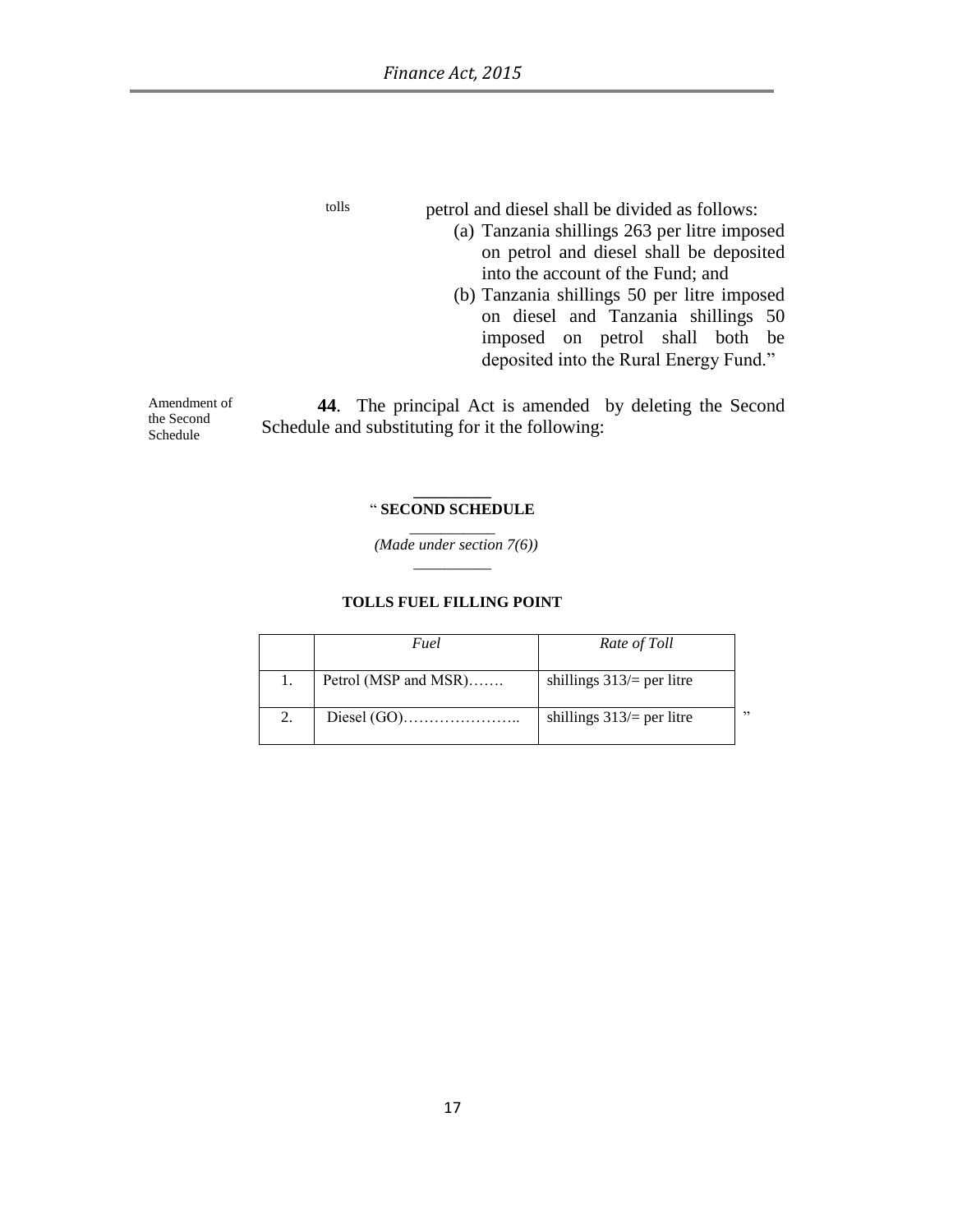## PART XVI AMENDMENT OF THE TREASURY REGISTRAR (POWERS AND FUNCTIONS) ACT, (CAP. 370)

| Construction<br>Cap 370             | <b>45.</b> This Part shall be read as one with the Treasury Registrar (Powers)<br>and Functions) Act, hereinafter referred to as the "principal Act".                                                                                                                                                                                                                                                                                                                                                                                                                                    |
|-------------------------------------|------------------------------------------------------------------------------------------------------------------------------------------------------------------------------------------------------------------------------------------------------------------------------------------------------------------------------------------------------------------------------------------------------------------------------------------------------------------------------------------------------------------------------------------------------------------------------------------|
| Addition of a<br>new section<br>10A | <b>46.</b> The Principal Act is amended by adding immediately after section<br>10 the following:                                                                                                                                                                                                                                                                                                                                                                                                                                                                                         |
|                                     | "Operating<br><b>10A.</b> -(1) Notwithstanding any law to the<br>expenditure<br>contrary, the operating expenditure for any public or<br>ceiling<br>statutory corporation which is not financed through<br>Government budget shall not exceed sixty percent of<br>its annual gross revenue in any financial year.<br>(2) A public or statutory corporation shall be<br>required to submit seventy percent of the balance<br>obtained after deducting the operating expenses<br>permissible in subsection (1) to the Consolidated Fund<br>in the manner to be prescribed in regulations." |
| Amendment<br>of section 8           | 47. The principal Act is amended in section $8(1)$ (f) by deleting that<br>subparagraph and substituting for it the following:<br>" $(f)$<br>require each executive agency, public corporation,<br>public or public institution to remit fifteen<br>percentum of its annual gross revenue to the                                                                                                                                                                                                                                                                                         |
|                                     | Consolidated Fund in accordance with the Public<br>"Cap. 148<br>Finance Act."                                                                                                                                                                                                                                                                                                                                                                                                                                                                                                            |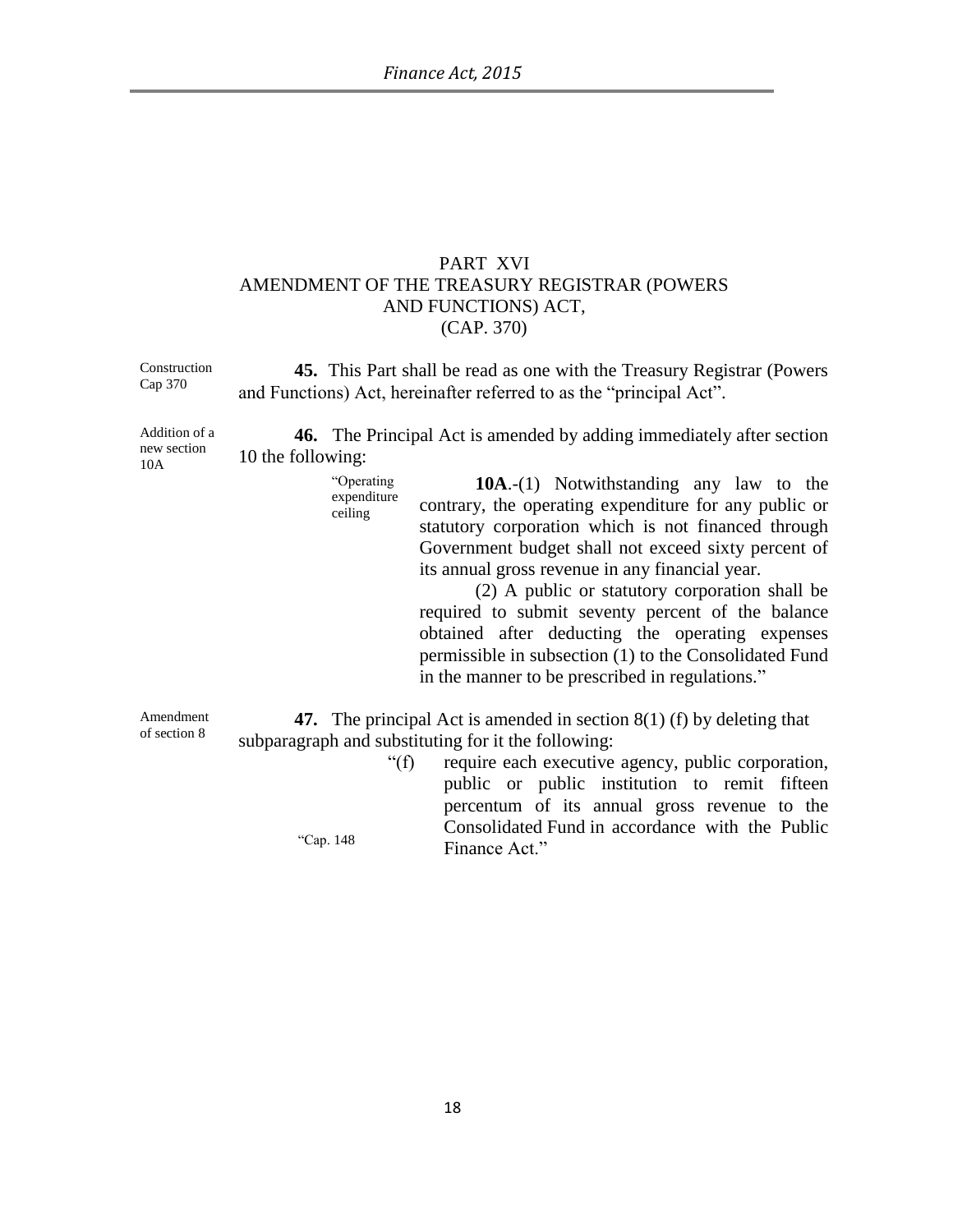#### \_\_\_\_\_\_\_\_\_ **OBJECT AND REASONS**  $\overline{\phantom{a}}$

The Bill proposes for enactment of the Finance Act, 2015. The Bill provides for amendment of various laws with a view to impose and alter certain taxes, duties, levies and fees. Further, it propose to amend other written laws relating to the collection and management of public revenues.

The Bill is divided into Sixteen Parts. Part I provides for Preliminary Provisions.

Part II of the Bill proposes to amend the Bank of Tanzania Act, Cap 197 Section 36 is amended to enable the Government to borrow one eighth of its annual gross revenue of a previous year instead of average of three previous years gross revenue. The amendment aims at enabling the Government to borrow more money as compared to the amount of money received at an average of one eighth of its annual gross revenue.

Part III provides for amendments of the Export Tax Act, Cap. 196. The amendment intended to raise export tax rate for raw hides and skin from sixty percentum of the value of the commodity (F.O.B) to eight percentum or 0.52UDS per kilogramme, whichever is greater. The percentum is equal to Tanzania shillings 600 per kilogram.

The Part further proposes to introduce an export tax at the rate of five percentum of the value of the commodity on (F.O.B.) wet blue leather. The amendment aims to curb smuggling of raw hides and skin and to align the rates with other East African Community Member states.

Part IV of the Bill proposes to amend the Gaming Act, Cap. 41. In so doing, section 20 is proposed to be amended in order to align the level of investment made on National Lottery Project and the period of licence.

The Part also proposes to amend section 26 in order to increase the Government revenue by introducing the principal licence on sports betting and slot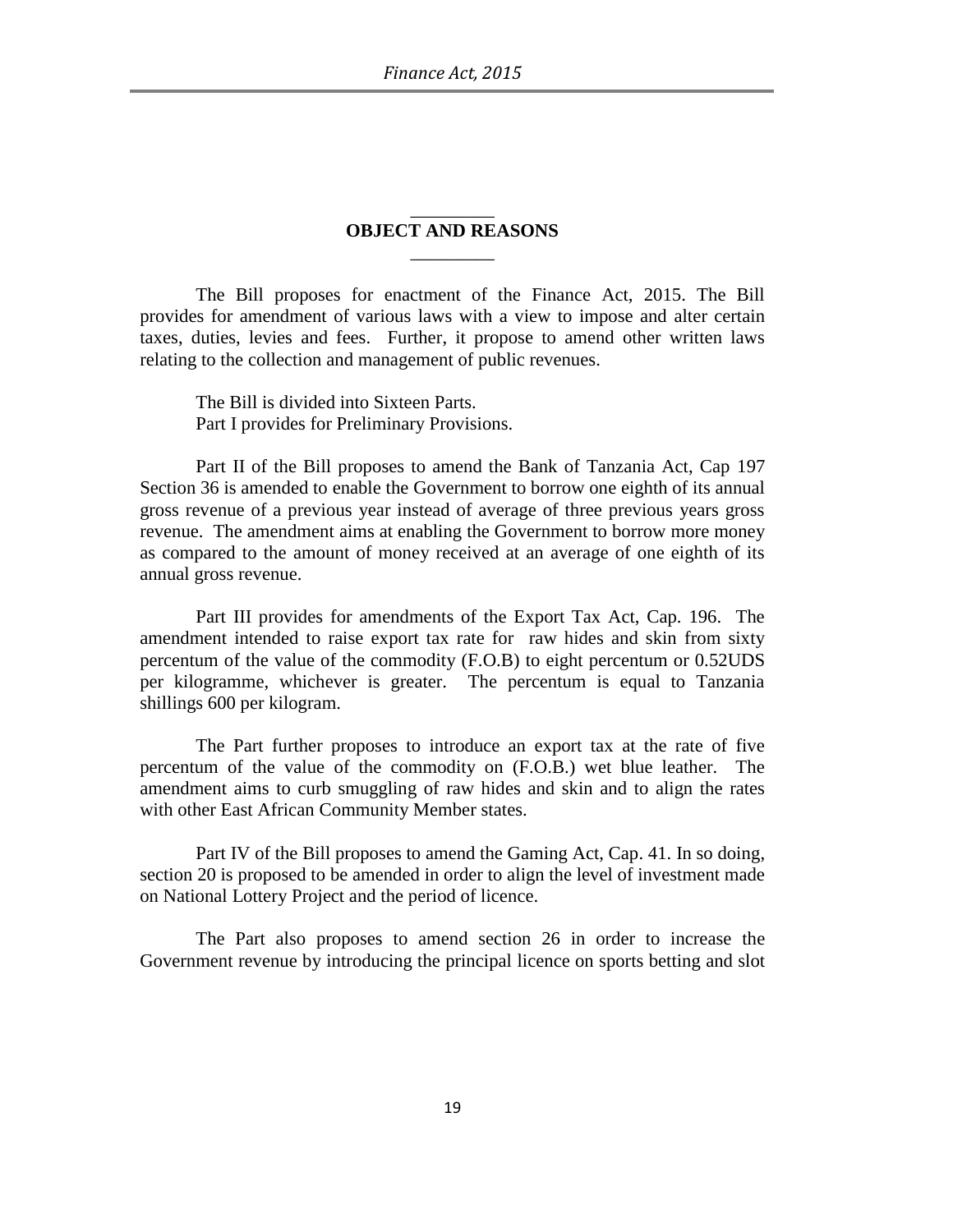machines (which are also taxed) and introducing a certificate of suitability and tax on gaming device or equipments.

Further, it proposes to introduce new section 31A for purposes of introducing tax on the winnings at a rate of eighteen percent. The aim is to widen the tax base in order to increase Government revenue.

Further more, the Part proposes amendment to section 41 and 82 with a view of minimizing clashes between operators of different products falling under the national lottery; and to control the use of unfit gaming machines or devices, as the case may be. The Part also provides for penalty in contravention of provisions relating to standards of gaming machines and devices.

Part V of the Bill proposes to amend the Income Tax Act, Cap. 332. Section 10 is amended in order to restrict powers of the Minister to grant income tax exemption on income derived from government project funded by none concessional loans. The aim is to ensure that income tax exemptions are minimized and eventually enhancing tax base. It further amends the First Schedule and Second Schedule in order to reduce the Pay As You Earn (PAYE) rate from twelve to eleven percent and presumptive tax rate by twenty five percent. The Part also exempts income tax and interests derived from bonds issued by the East African Development Bank on the Dar es Salaam Stock Exchange. Generally, the amendment intend to improve employees disposable income, enhance voluntary compliance, minimize administrative costs of tax enforcements, increase revenue collection and to give effect to the agreement made with the East African Community regarding support to the EADB.

Part VI provides for amendment of the Tanzania Investment Act, Cap. 38. Section 20 is amended with a view to identify and grant special strategic investment status and the manner of conferring additional special fiscal incentives. Furthermore, it propose to abolish tax exemption of imported trailers and removing PVC and HDPE pipes with HS Code 3917.31 in the list of deemed capital goods.

Part VII propose amendment to the Petroleum Act, Cap. 392. Section 32 is amended for purposes of empowering the Minister responsible for finance to grant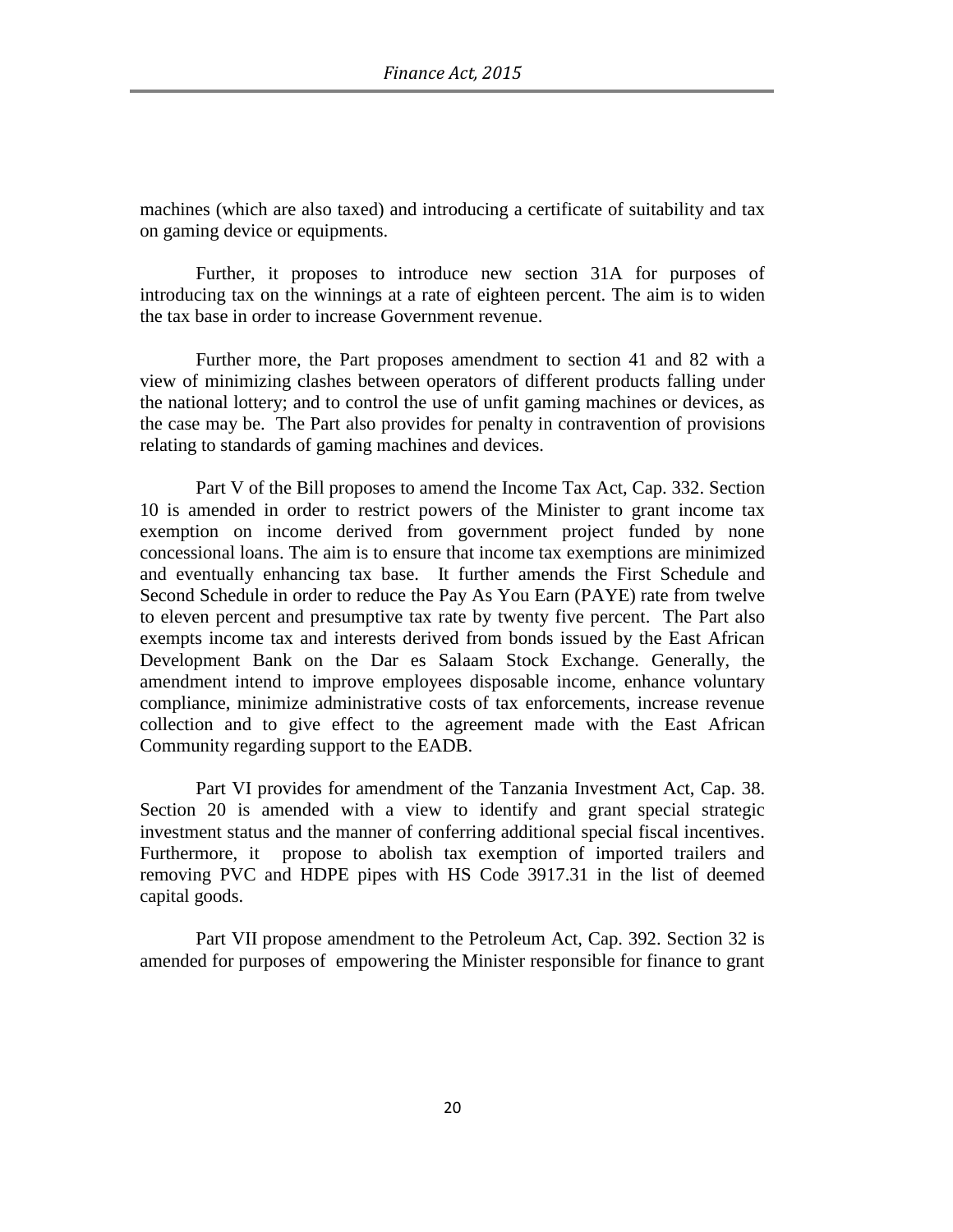exemption on petroleum fee for fuel to be used on the Government projects funded by a donor under an agreement between the donor with the Government.

Part VIII of the Bill proposes to amend the Local Government Finance Act, Cap 290. The amendment aims at widening tax base by including the hotel levy collected from the guest house or hotel charges and to introduce electronic revenue collection, payment and management systems. Further, the Bill proposes to give mandate to the Minister responsible for local government to make rules prescribing better carrying out of the electronic collections of revenues and payments.

Part IX of the Bill proposes to amend the Urban Authority (Rating) Act Cap 289. The amendment propose to introduce and recognise the District Authority and Urban Authority to collect property tax as a source of revenue. Further, it proposes to give mandate to the District and Urban Authority to declare any property to be rateable area or property.

Part X of the Bill propose to amend the Railways Act, Cap 170 by introducing a railways development levy imposed at the rate of 1.5 percent on custom value of imported goods which are not exempted under the East Africa Community (Customs Management) Act, 2004. The revenue collected under the levy shall be used for the development of railway infrastructure.

Part XI of the Bill proposes to amend the Workers Compensation Act, Cap 263. The amendment aims at affording the Commissioner General for Tanzania Revenue Authority powers to collect new contributions imposed under the Workers Compensation Act.

Part XII of the Bill proposes to amend the Tanzania Revenue Authority Act, Cap 399. The First Schedule to the Act is amended to incorporate the Railways Act and Workers Compensation Act. The aim of the proposed amendment is to recognize the mandate of Commissioner General for Tanzania Revenue Authority mandate to collect levy and contributions on behalf of the respective authorities.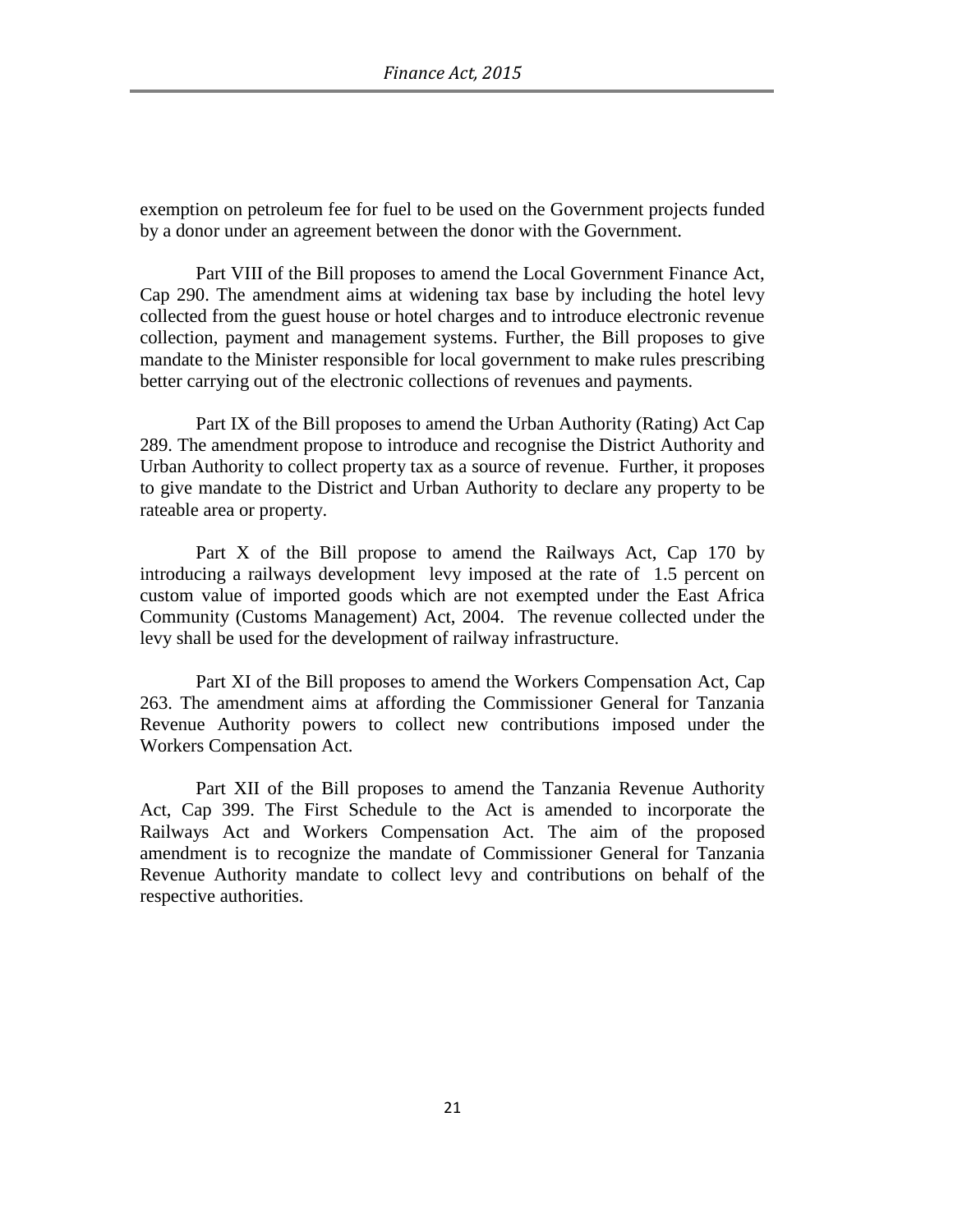Part XIII proposes to amend the Vocational Education and Training Act, Cap. 82, with a view to include employees in farms in the exemption of skills and development levy provided under the Act.

Part XIV of the Bill proposes to amend the Public Finance Act, Cap. 348. The Bill proposes to amend section 11 so as to require an executive agency, a public corporation, public authority or public institution which charges or imposes and collects fees for services rendered, to remit fifteen percent of the gross revenue to the Consolidated Fund at the end of every quarter of a financial year. Currently, agencies and public institutions remit ten percent into the Consolidated Fund.

Part XV of the Bill proposes to amend the Road and Fuel Tolls Act, Cap. 220. The amendment aims at increasing the tolls fuel rates for petrol and diesel. The rates are being increased from 263 shillings per litre to 283 shillings per litre for petrol, and from 263 shillings to 348 shillings per litre for diesel. It is further proposed that, the increments on the fuel be deposited in the Rural Energy Authority Fund. The utilization of increments will speed-up installation of electricity in rural areas.

Part XVI of the Bill proposes to amend the Treasury Registrar (Powers and Functions) Act, Cap. 370. The Bill proposes to amend section 8 so as to require each executive agency, public corporation, public or public institution to remit fifteen percent of its annual gross revenue to the Consolidated Fund. Currently, agencies, authorities and public corporations remit ten percent of their gross revenue to the Consolidated Fund.

Further, the Part proposes to add a new section 10A with a view of setting a ceiling for the operating expenditure of any public or statutory corporation which is not financed through Government budget. The operating expenditure of the public or statutory corporations are now required not to exceed sixty percent of their annual gross revenue in any financial year and seventy percent of its surplus after deduction of operation expenditure be remitted to the Consolidated Fund.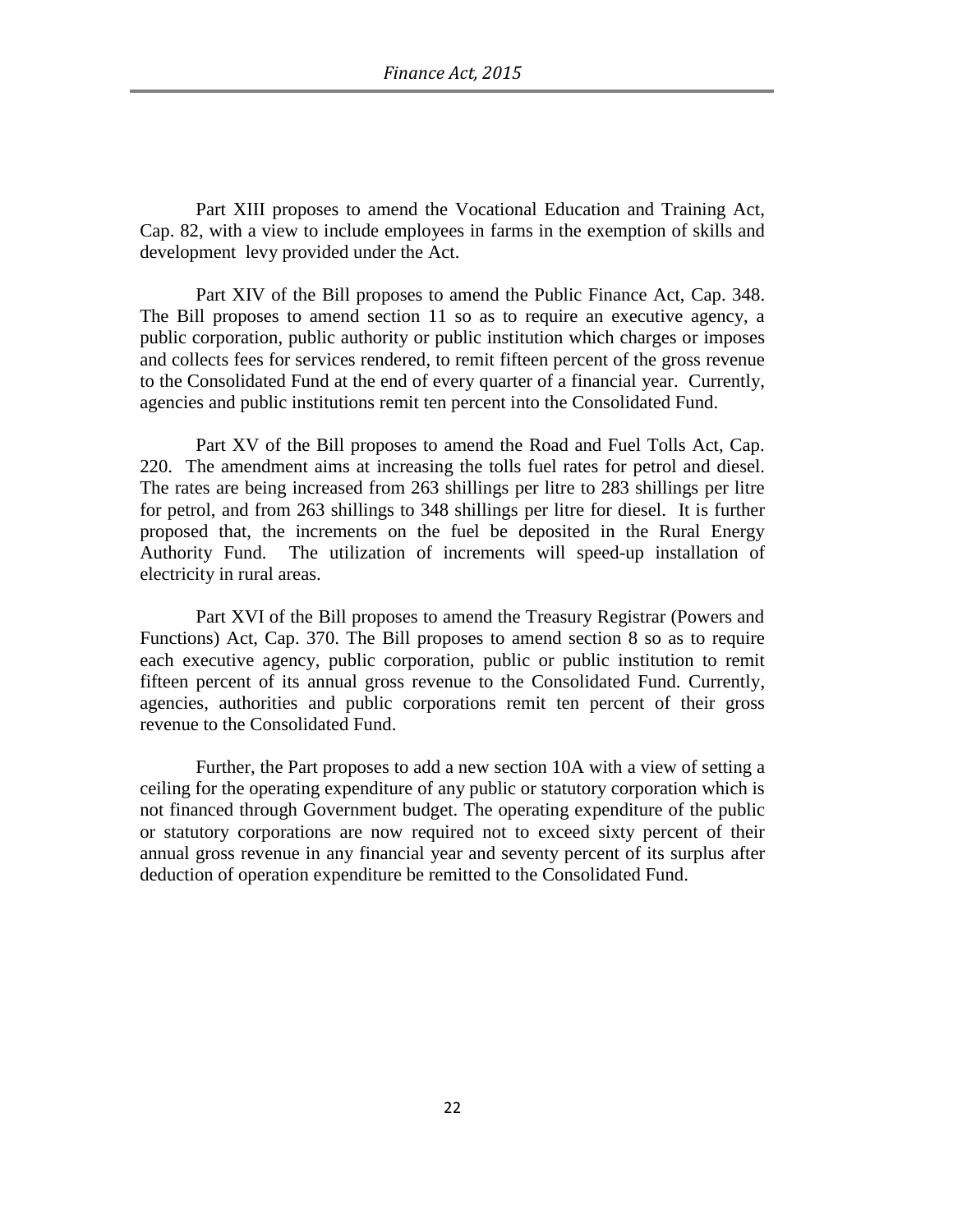The aim of the amendments is to put in place procedure that will regulate expenditure and require public corporations and agencies to effectively contribute to the Consolidated Fund.

#### \_\_\_\_\_\_\_\_\_\_\_ **MADHUMUNI NA SABABU** \_\_\_\_\_\_\_\_\_

Muswada unapendekeza kutungwa kwa Sheria ya Fedha ya mwaka 2015. Muswada unaweka masharti kuhusu marekebisho ya sheria mbalimbali kwa lengo la kuweka, kutoza au kubadilisha baadhi ya kodi, tozo au ada. vilevile, Muswada unapendekeza kurekebisha sheria nyingine zinazohusu ukusanyaji na usimamizi wa mapato ya umma.

Muswada huu umegawanyika katika Sehemu Kumi na Sita.

Sehemu ya Kwanza ya Muswada inaainisha masharti ya Utangulizi.

Sehemu ya Pili ya Muswada inapendekeza kurekebisha Sheria ya Benki Kuu, Sura ya 197. Kifungu cha 36 kinarekebishwa ili kuiwezesha Serikali kukopa moja ya nane ya mapato yake ya mawaka kwa mwaka uliopita badala ya wastani wa mapato ya miaka mitatu ya nyuma. Marekebisho hayo yanakusudia kuiwezesha Serikali kukopa fedha nyingi zaidi ikilinganishwa na kiasi cha kiasi cha fedha kilichopokelewa kwa moja ya nane ya mapato yake ya mwaka.

Sehemu ya Tatu inapendekeza kufanya Marekebisho kwenye Sheria ya Kodi ya Mauzo ya Nje, Sura ya 196. Marekebisho hayo yanakusudia kuongeza kiwango cha kodi ya mauzo nje ya nchi cha ngozi ghafi kutoka asilimia sitini ya thamani ya bidhaa (F.O.B) hadi asilimia nane au 0.52 ya Dola za Marekani kwa kilo moja, au yoyote iliyo ya zaidi. Asilimia hiyo itakuwa ni sawa na shilingi za kitanzania mia sita kwa kilo. Sehemu hii pia inapendekeza kuanzisha kodi ya mauzo nje ya nchi kwa kiwango cha asilimia tano ya thamani ya bidhaa kwa ngozi mbichi ya bluu (wet blue leather) (F.O.B.).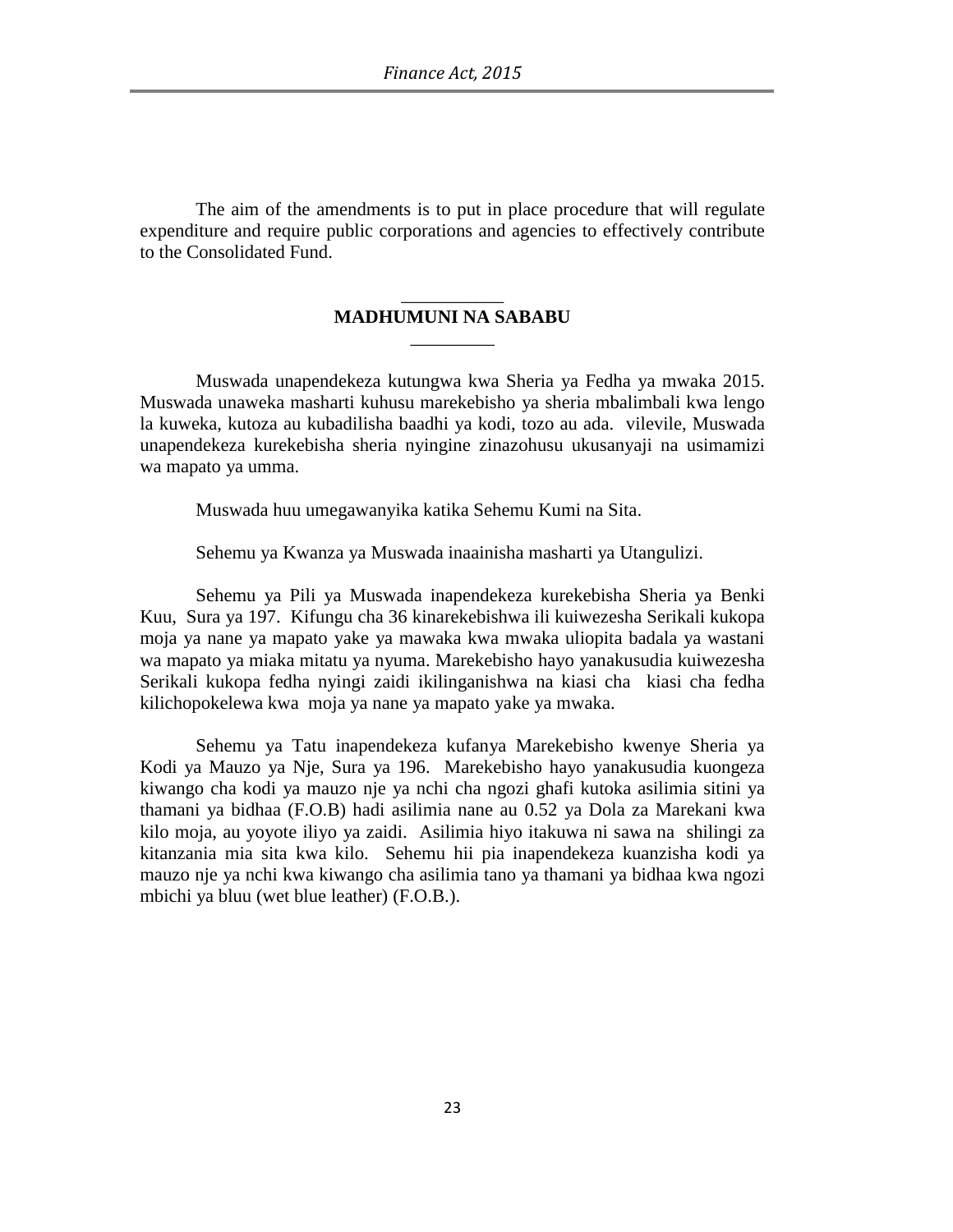Marekebisho haya yanalenga kupambana na uingizaji wa ngozi mbichi kinyume na sheria na kuwianisha viwango kuwa sawa na zile za nchi nyingine wanachama wa Jumuiya ya Afrika Mashariki.

Sehemu ya Nne ya Muswada inapendekeza kufanya marekebisho kwenye Sheria ya Michezo ya Kubahatisha, Sura ya 41. Kwa kufanya hivyo, inapendekeza marekebisho katika kifungu cha 20 kwa lengo la kuwianisha kiwango cha uwekezaji kwa miradi ya michezo ya Bahati Nasibu ya Taifa na muda wa leseni.

Sehemu hii pia inapendekeza kurekebisha kifungu cha 26 ili kuongeza mapato ya Serikali kwa kuanzisha leseni kuu (principal licence) ya michezo ya mashine za kamari (ambayo pia inatozwa kodi) na kuanzisha "hati inayofaa" (certificate of suitability) na kodi ya vifaa vya michezo ya kubahatisha.

Aidha, Sehemu hii pia inapendekeza kuongeza kifungu kipya cha 31A kwa madhumuni ya kuanzisha kodi ya ushindi kwa kiwango cha asilimia kumi na nane. Lengo la marekebisho haya ni kupanua wigo wa kiwango cha kodi kwa lengo la kuongeza mapato ya Serikali.

Halikadhalika, Sehemu hii inapendekeza kurekebisha vifungu vya 41 na 82 kwa lengo la kupunguza migongano baina ya wauza bidhaa mbalimbali zilizoainishwa chini ya Bahati Nasibu ya Taifa, na kusimamia au kudhibiti matumizi ya vifaa vya michezo ya kubahatisha visivyofaa.

Vilevile, inapendekeza kuweka masharti ya adhabu kwa ukiukwaji wa masharti yanayohusu viwango na vifaa vya michezo ya kubahatisha.

Sehemu ya Tano ya Muswada inapendekeza kurekebisha Sheria ya Kodi ya Mapato, Sura ya 332. Kifungu cha 10 kinarekebishwa ili kuweka ukomo wa mamlaka ya Waziri kutoa msamaha wa kodi ya mapato kwa mapato yanayotokana na miradi ya Serikali inayofadhiliwa na mikopo ya kibiashara kwa lengo la kuhakikisha kuwa misamaha ya kodi ya mapato inapunguzwa na hatimaye kupanua wigo wa kodi.

Aidha, inapendekezwa kurekebisha Jedwali la Kwanza na la Pili kwa lengo la kupunguza kodi ya mapato ya ajira (Pay As You Earn) kutoka asilimia kumi na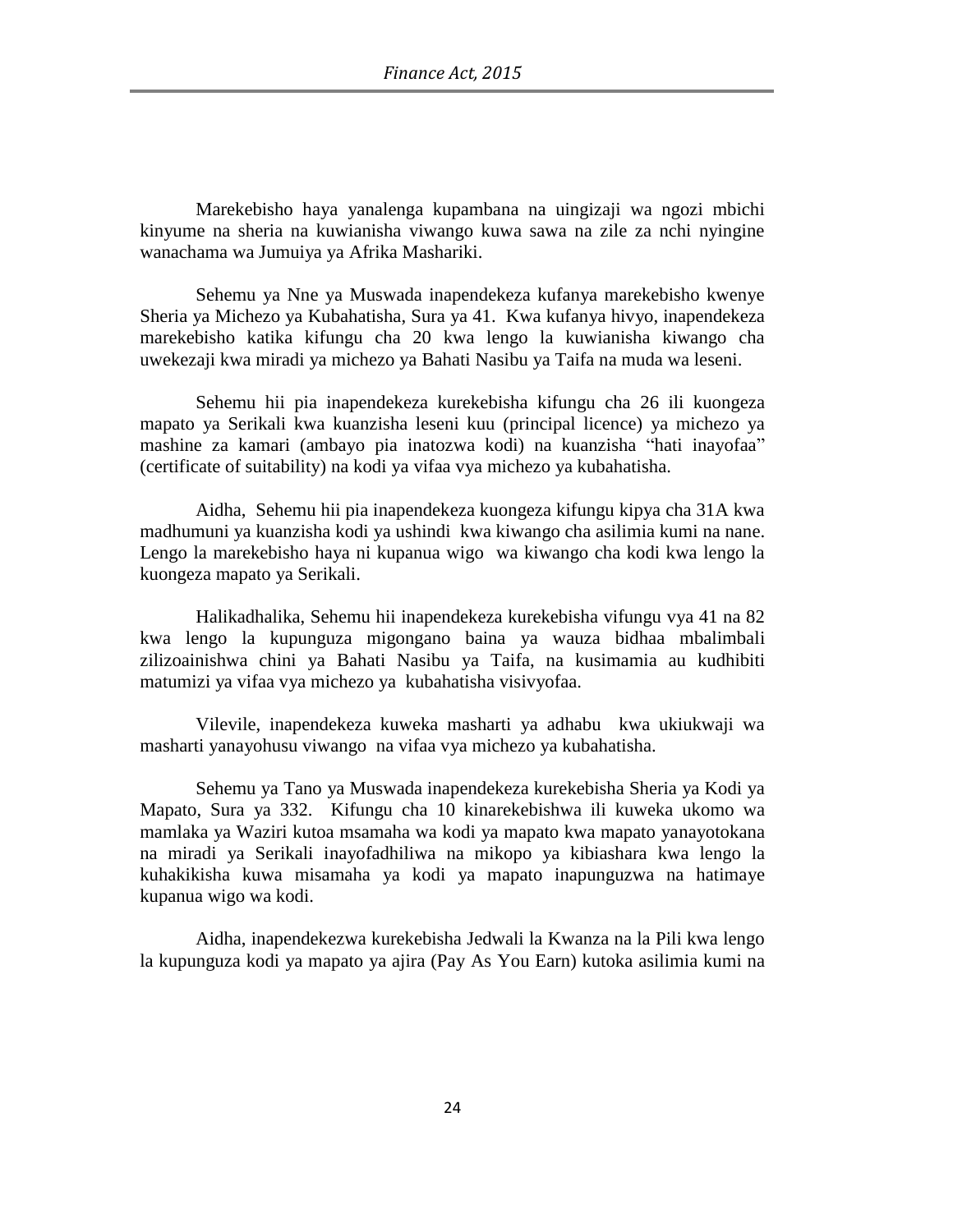mbili hadi asilimia kumi na moja na kuweka kiwango cha kodi ya makadirio kwa asilimia ishirini na tano.

Kwa ujumla, Sehemu hii inapendekeza kutoa msamaha wa kodi ya mapato yatokanayo na mauzo ya hatifungani zitakazotolewa na Benki ya Maenedeleo ya Afrika Mashariki katika soko la mitaji la Dar es Salaam. Marekebisho haya yanakusudia kuboresha mapato ya watumishi, kwa lengo la kuhamasisha ulipaji kodi wa hiari, kupunguza gharama ya usimamizi wa ukusanyaji kodi, kuongeza ukusanyaji wa mapato na kutekeleza makubaliano ya Nchi Wanachama wa Jumuiya ya Afrika Mashariki ili kuisaidia Benki ya Maendeleo ya Afrika Mashariki.

Sehemu ya Sita inapendekeza kurekebisha Sheria ya Uwekezaji Tanzania, Sura ya 38. Kifungu cha 20 kinarekebishwa ili kutambua uwekezaji mahsusi kwa lengo la kuweka utaratibu wa kutambua na kutoa hadhi ya uwekezaji mahususi kwa madhumuni ya kutoa na kufuta misamaha ya kodi na kufuta misamaha ya kodi kwenye uwekezaji huo. Aidha inapendekezwa kufuta misamaha ya kodi kwa matela yanayotoka nje ya nchi na kuondoa mabomba aina ya PVC na HDPE yanayotambulika kwenye HS Code 3917.31 yaliyopo katika orodha ya bidhaa za mtaji.

Sehemu ya Saba inapendekeza marekebisho ya Sheria ya Petroli, Sura ya 392. Kifungu cha 32 kinarekebishwa kwa lengo la kumpa mamlaka ya Waziri mwenye dhamana ya masuala ya fedha kutoa msamaha wa tozo ya mafuta ya petrol kwa mafuta yanayotumika kwenye miradi ya Serikali inayofadhiliwa na wahisani kwa mujibu wa mikataba baina ya Serikali na wahisani.

Sehemu ya Nane ya Muswada inapendekeza kurekebisha Sheria ya Fedha ya Mamlaka za Serikali za Mitaa, Sura 290. Marekebisho hayo yanalenga kupanua wigo wa kodi kwa kujumlisha ushuru wa hoteli unaokusanywa kutokana na tozo za nyumba za kulala wageni au hoteli na kuanzisha taratibu wa ukusanyaji, ulipaji na usimamizi wa kodi kwa njia ya kielektroniki.

Aidha, Muswada unapendekeza kumpa mamlaka Waziri mwenye dhamana na masuala ya Serikali za Mitaa kuandaa taratibu za kusimamia utekelezaji wa mifumo ya ususanyaji na malipo ya kielekroniki.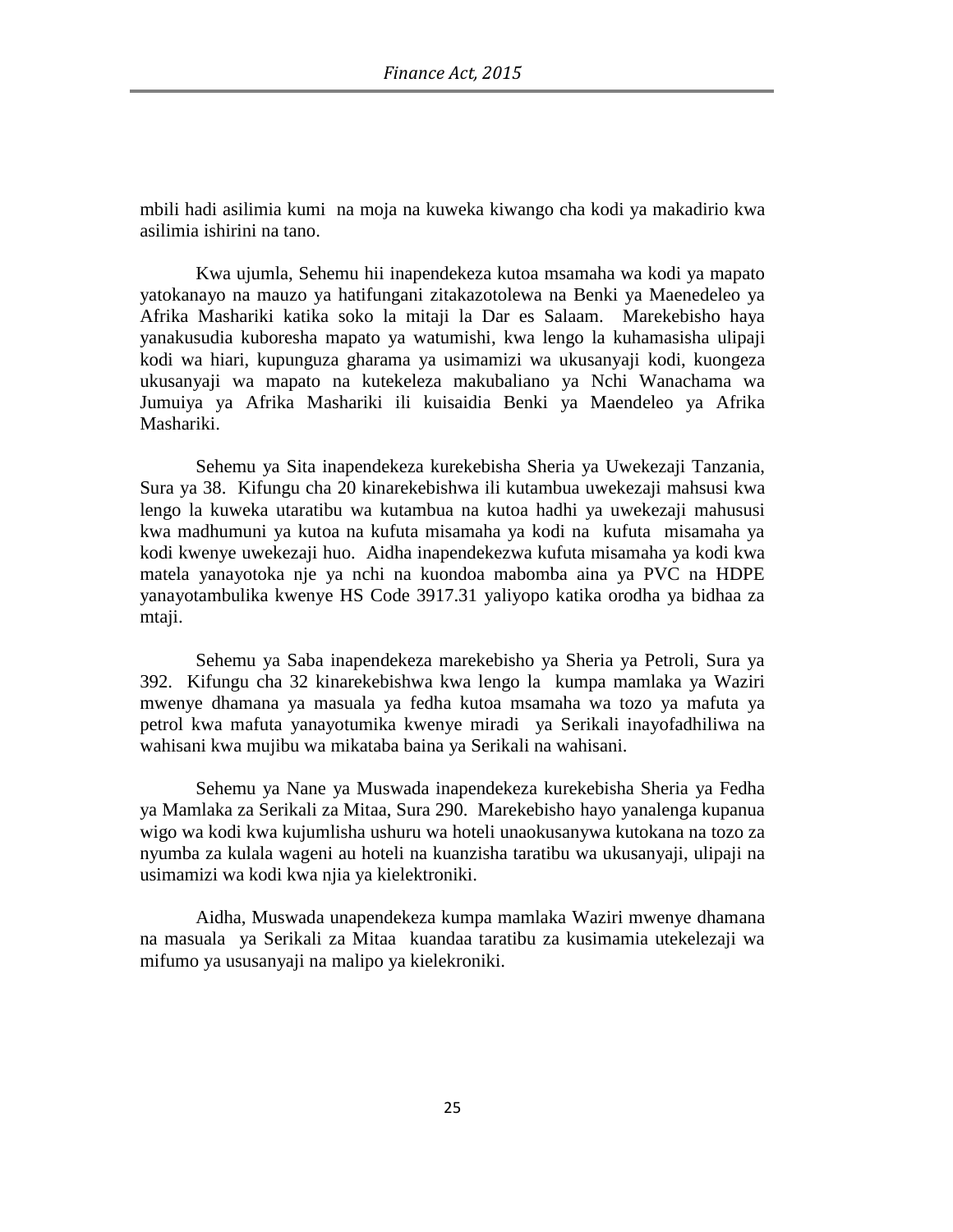Sehemu ya Tisa ya Muswada inapendekeza kurekebisha Sheria ya Kodi ya Majengo ya Mamlaka za Miji, Sura 289. Marekebisho haya yanapendekeza kuipa Miji na Wilaya mamlaka ya kutoza kodi ya majengo. Vilevile, inapendekeza kuipa Miji na Wilaya mamlaka ya kutamka maeneo yanayotakiwa kutozwa kodi ya majengo.

Sehemu ya Kumi inapendekeza kurekebisha Sheria ya Reli, Sura 170 ili kuanzisha tozo ya kuendeleza reli ya asilimia 1.5 kwenye thamani ya bidhaa inapofika bandarini (CIF) kwa bidhaa zinazoingia nchini isipokuwa zile zilizosamehewa kodi chini ya Sheria ya Ushuru wa Forodha ya Jumuiya ya Afrika Mashariki, 2004. Mapato yatakayotokana na tozo hii yatatumika kwa ajili ya kuendeleza miundombinu ya reli.

Sehemu ya Kumi na Moja ya Muswada inapendekeza kurekebisha Sheria ya Fidia kwa Wafanyakazi, Sura 263. Marekebisho haya yanalenga kumpa Kamishna Mkuu wa Mamlaka ya Mapato Tanzania mamlaka ya kukusanya michango inayotozwa chini ya Sheria hiyo.

Sehemu ya Kumi na Mbili ya Muswada inapendekeza kurekebisha Sheria ya Mamlaka ya Mapato Tanzania, Sura ya 399. Jedwali la Kwanza la Sheria hiyo linarekebishwa ili kuzijumuisha Sheria ya Reli na Sheria ya Fidia kwa Wafanyakazi. Madhumuni ya marekebisho haya ni kutambua mamlaka ya Kamishna Mkuu wa Malaka ya Mapato ya kukusanya tozo na michango kwa niaba ya mamlaka husika.

Sehemu ya Kumi na Tatu inapendekeza kufanya marekebisho katika Sheria ya Elimu na mafunzo ya Ufundi stadi, Sura ya 82. Lengo la marekebisho haya ni kujumuisha wakulima katika Sheria ya Msamaha wa Tozo ya Ufundi stadi ambao wameajiriwa katika mashamba.

Sehemu ya Kumi na Nne inapendekeza kufanya marekebisho katika Sheria ya Fedha za Umma, Sura ya 348. Muswada unapendekeza kufanya marekebisho katika kifungu cha 11 ili kuzitaka wakala, mashirika ya umma, mamlaka za umma au taasisi za umma zinazotoa au kukusanya ada kwa huduma zinazotoa na kuchangia asilimia kumi na tano ya mapato yake ya jumla kwenye Mfuko Mkuu wa Hazina kwa kila mwisho wa robo mwaka wa fedha.